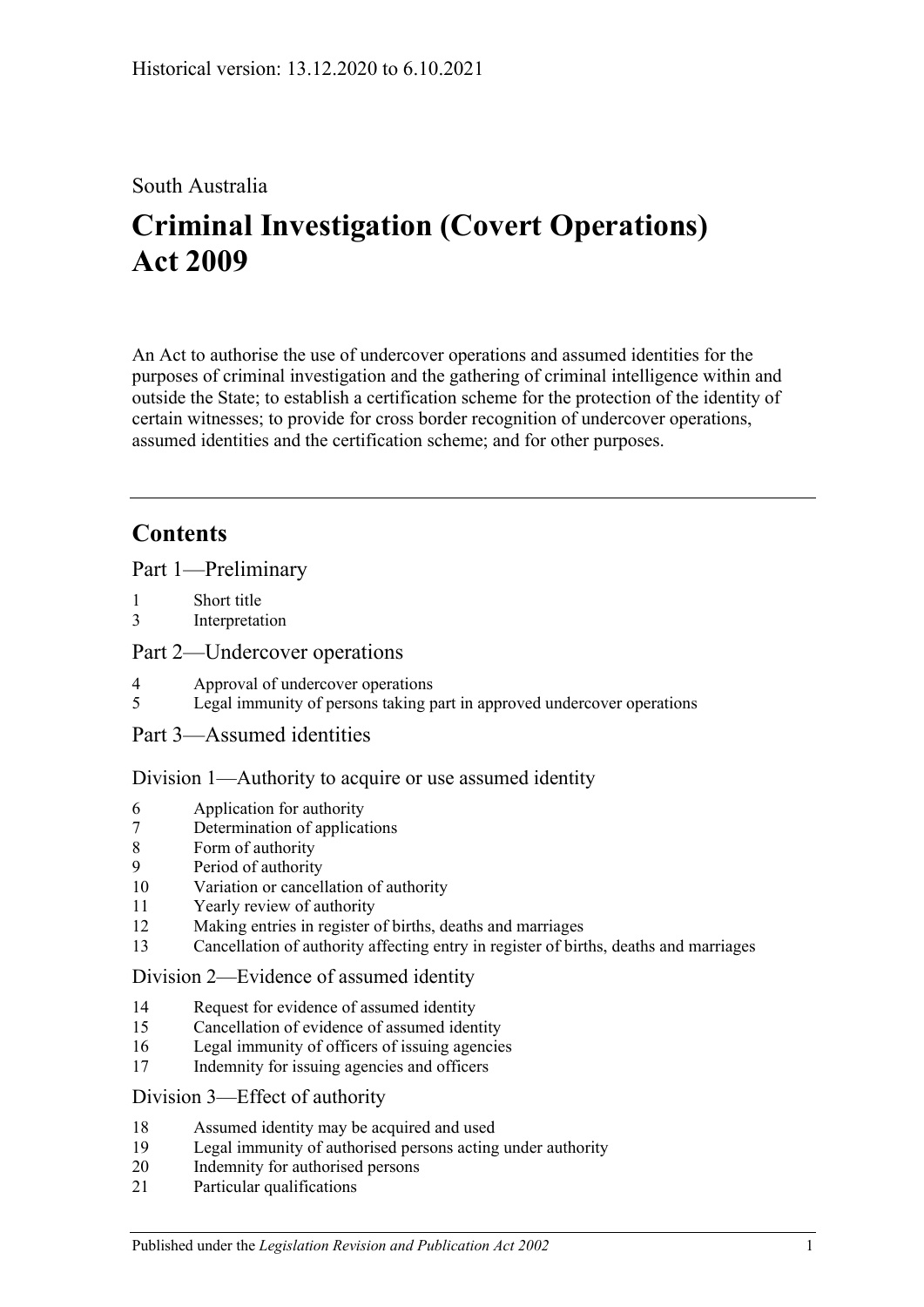[Effect of being unaware of variation or cancellation of authority](#page-14-2)

#### [Division 4—Mutual recognition](#page-14-3)

- [Requests to participating jurisdiction for evidence of assumed identity](#page-14-4)
- [Requests from participating jurisdiction for evidence of assumed identity](#page-15-0)

#### [Division 5—Compliance and monitoring](#page-15-1)

- [Misuse of assumed identity](#page-15-2)
- [Disclosing information about assumed identity](#page-16-0)
- [Record keeping](#page-16-1)
- [Audit of records](#page-17-0)

#### [Division 6—Delegation](#page-17-1)

[Delegation](#page-17-2)

#### [Part 4—Witness identity protection](#page-18-0)

#### [Division 1—Interpretation](#page-18-1)

[Interpretation](#page-18-2)

#### [Division 2—Witness identity protection certificates for local operatives](#page-19-0)

- [Chief officer may give witness identity protection certificate to local operative](#page-19-1)
- [Protection of decision to give witness identity protection certificate](#page-20-0)
- [Form of witness identity protection certificate](#page-20-1)
- [Cancellation of witness identity protection certificate](#page-21-0)
- [Permission to give information disclosing operative's identity etc](#page-21-1)

#### [Division 3—Use of witness identity protection certificates in proceedings](#page-21-2)

- [Application and interpretation of Division](#page-21-3)
- [Filing and effect of filing of witness identity protection certificate in court](#page-22-0)
- [Orders to protect operative's identity etc](#page-23-0)
- [Directions to jury](#page-23-1)
- [Application for disclosure of operative's identity etc in proceedings](#page-23-2)
- [Offences](#page-25-0)

#### [Division 4—Delegation](#page-25-1)

#### [Delegation](#page-25-2)

### [Part 5—Application of Act to approvals, authorities or certificates under](#page-26-0)  [corresponding laws](#page-26-0)

- [Application of Act to approvals under corresponding laws](#page-26-1)
- [Application of Act to authorities under corresponding laws](#page-26-2)
- [Application of Act to witness identity protection certificates under corresponding laws](#page-26-3)

#### [Part 6—Miscellaneous](#page-27-0)

- *State Records Act 1997* and *[Freedom of Information Act](#page-27-1) 1991* not to apply
- [Annual report](#page-27-2)
- [Regulations](#page-28-0)

#### [Schedule 1—Transitional provisions](#page-28-1)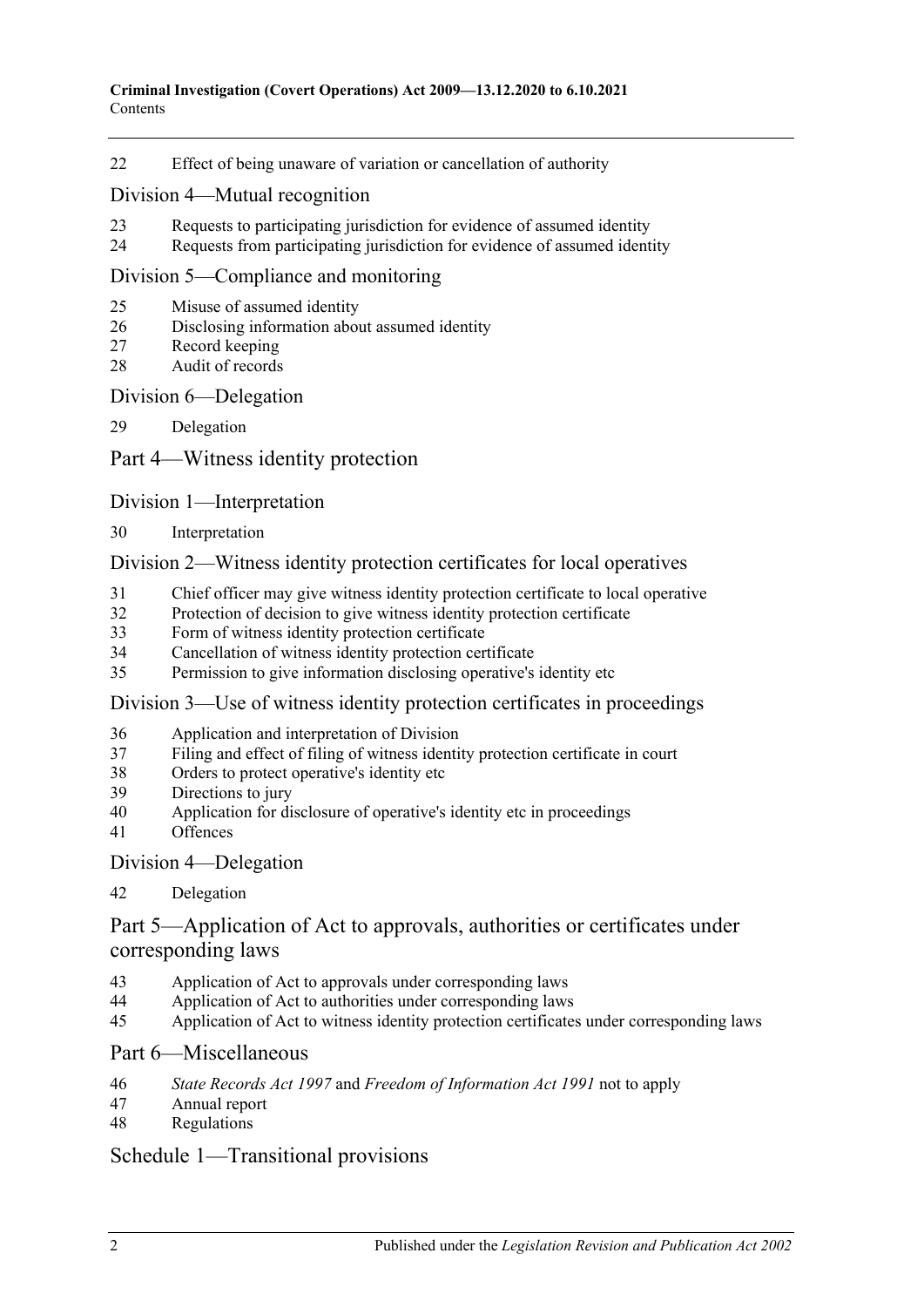Part 1—Interpretation

1 [Interpretation](#page-28-2)

#### Part 3—Transitional provisions

- 3 [Approved undercover operations](#page-29-0)
- 4 [Assumed identities](#page-29-1)
- 5 [Witness identity protection](#page-29-2)

[Legislative history](#page-30-0)

### <span id="page-2-0"></span>**The Parliament of South Australia enacts as follows:**

## **Part 1—Preliminary**

#### <span id="page-2-1"></span>**1—Short title**

This Act may be cited as the *Criminal Investigation (Covert Operations) Act 2009*.

#### <span id="page-2-2"></span>**3—Interpretation**

(1) In this Act, unless the contrary intention appears—

*acquire* an assumed identity, means acquire evidence of the identity, and includes taking steps towards acquiring evidence of the identity;

#### *agency* means—

- (a) an issuing agency; or
- (b) a law enforcement agency,

as the case requires;

*approval* means an approval under [Part 2;](#page-6-0)

#### *approved undercover operations* means—

- (a) undercover operations approved under [Part 2;](#page-6-0) or
- (b) undercover operations approved—
	- (i) under the repealed Act; or
	- (ii) by a law enforcement authority before the commencement of the repealed Act that are of a type that could reasonably have been approved under the repealed Act if the repealed Act had been in force when the operations commenced;

*assumed identity*—see [Part 3;](#page-8-1)

*assumed name*—

- (a) of a local operative—has the meaning given in section  $33(1)(d)(i)$ ;
- (b) of an interstate operative—means the name (if any) stated in the interstate witness identity protection certificate as the interstate operative's assumed name;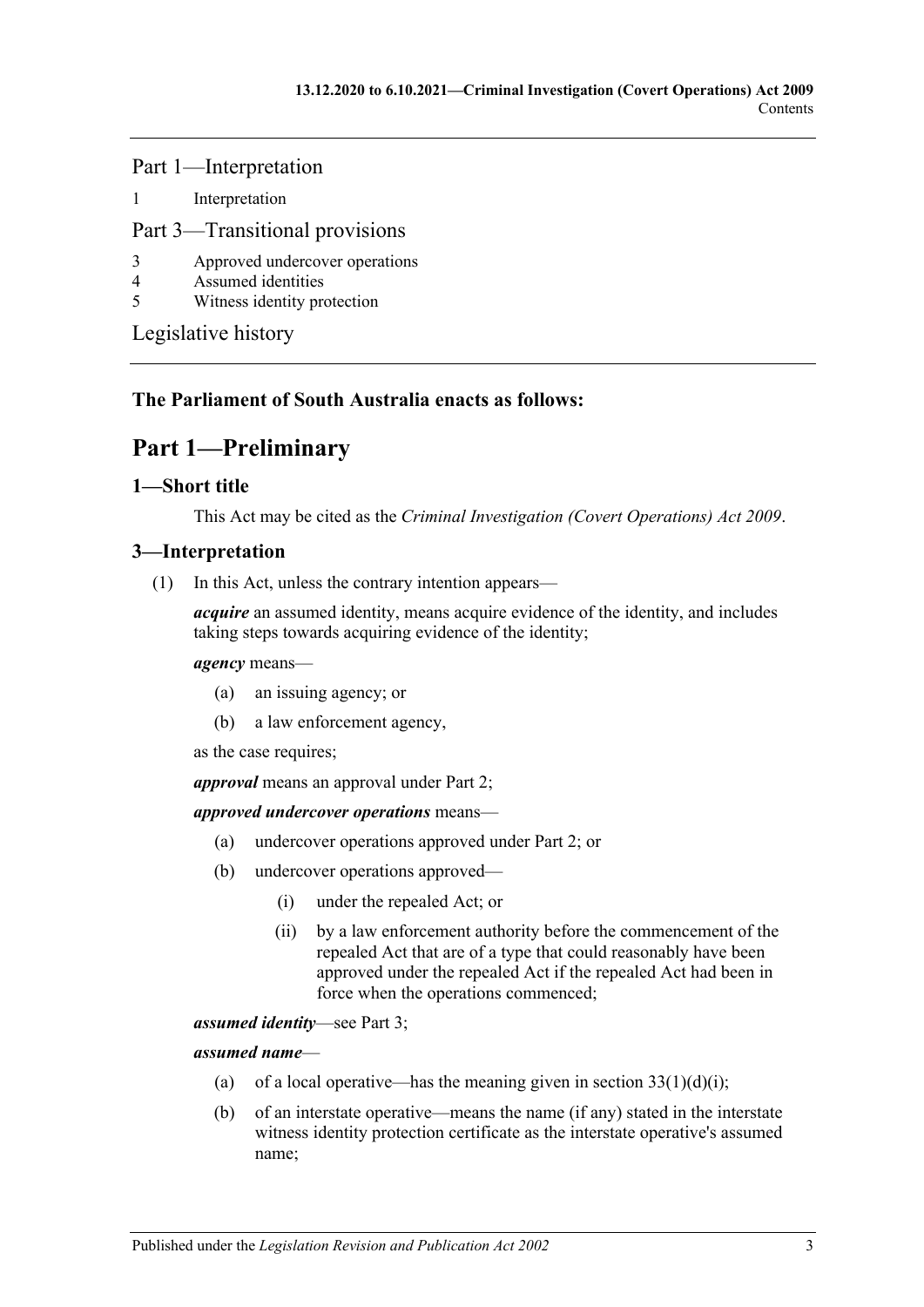*authorised civilian* means a person (other than a law enforcement officer) who is authorised under an authority to acquire or use an assumed identity;

*authorised officer* means a law enforcement officer who is authorised under an authority to acquire or use an assumed identity;

*authorised participant* in approved undercover operations means—

- (a) a person authorised under the terms of the approval to take part in the operations; or
- (b) in the case of operations that began before the commencement of [Part 2](#page-6-0) but after the commencement of the repealed Act—a person authorised under the terms of an approval under the repealed Act to take part in the operations; or
- (c) in the case of operations that began before the commencement of the repealed Act—a person authorised by a law enforcement authority to take part in the operations;

*authorised person* means—

- (a) an authorised civilian; or
- (b) an authorised officer;

*authority* means an authority under [Part 3;](#page-8-1)

*chief officer*—

- (a) of a law enforcement agency—
	- (i) in relation to SA Police—means the Commissioner of Police;
	- (ii) in relation to the Australian Crime Commission—means the Chief Executive Officer of the Australian Crime Commission;
	- (iii) in relation to the Independent Commissioner Against Corruption—means the Independent Commissioner Against Corruption;
- (b) of an issuing agency—means the chief executive officer (however described) of the agency;

*conduct* includes any act or omission;

*corresponding approval* means an approval under a corresponding law approving undercover operations;

*corresponding authority* means—

- (a) an authority under a corresponding law to acquire or use an assumed identity in this State; or
- (b) an authority under a corresponding law to request the production of evidence of an assumed identity;

*corresponding law* means a law of another jurisdiction declared by the regulations to correspond to this Act, or to a Part (or Parts) of this Act;

*court* includes a tribunal or body or person invested by law with judicial or quasi-judicial powers, or with authority to make an inquiry or to receive evidence;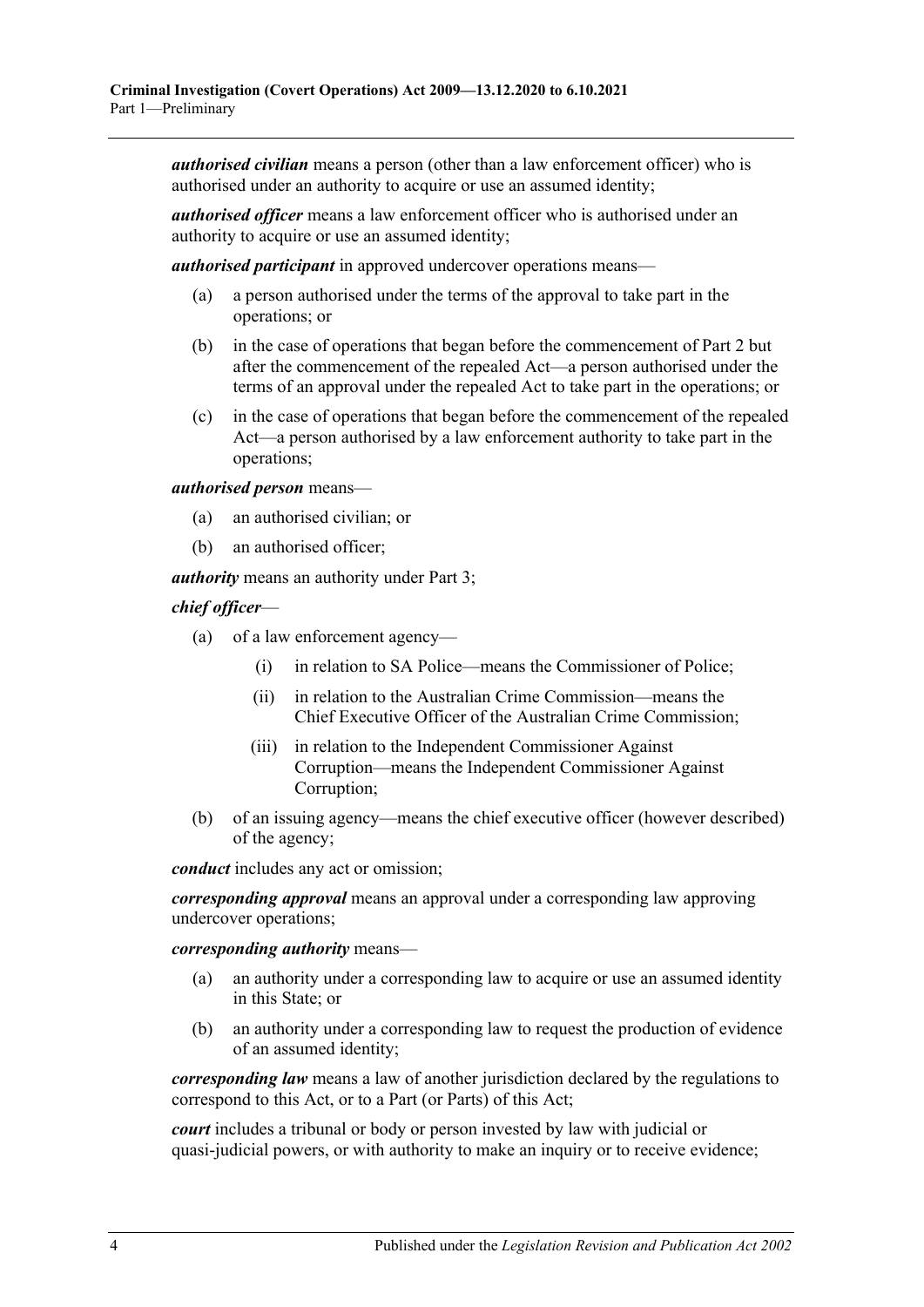*court name* for an operative (whether a local or an interstate operative) in relation to proceedings, means a name, other than the operative's real name, or code used to identify the operative in the proceedings;

*criminal activity* means conduct that involves the commission of an offence by 1 or more persons;

*doing* a thing includes failing to do the thing;

*evidence* of identity, means a document or other thing that evidences or indicates, or can be used to evidence or indicate, a person's identity or an aspect of a person's identity;

*false representation* does not include a representation made under an authority under this Act;

*government issuing agency*, in relation to an authority, means any of the following named in the authority that issues evidence of identity:

- (a) a person or body (whether incorporated or not) that performs any function of the government of this State;
- (b) a person or body (whether incorporated or not) prescribed by the regulations for the purposes of this definition;

*interstate operative* means a person in respect of whom an interstate witness identity protection certificate is in force;

*interstate witness identity protection certificate* means a certificate given under a provision of a corresponding law that corresponds to [section](#page-19-1) 31;

*investigation* means an investigation in relation to criminal activity, including an investigation extending beyond this State;

*issuing agency* means—

- (a) a government issuing agency; or
- (b) a non-government issuing agency;

*jurisdiction* means the Commonwealth or a State or Territory of the Commonwealth;

#### *law enforcement agency* means—

- (a) SA Police; or
- (b) the Australian Crime Commission; or
- (c) the Independent Commissioner Against Corruption;

*law enforcement officer* means—

- (a) in relation to SA Police—a police officer or a police officer (however described) of another jurisdiction seconded to SA Police; or
- (b) in relation to the Australian Crime Commission—a member of staff of the Australian Crime Commission or a person seconded to the Australian Crime Commission; or
- (c) in relation to the Independent Commissioner Against Corruption—an investigator under the *[Independent Commissioner Against Corruption](http://www.legislation.sa.gov.au/index.aspx?action=legref&type=act&legtitle=Independent%20Commissioner%20Against%20Corruption%20Act%202012)  Act [2012](http://www.legislation.sa.gov.au/index.aspx?action=legref&type=act&legtitle=Independent%20Commissioner%20Against%20Corruption%20Act%202012)*;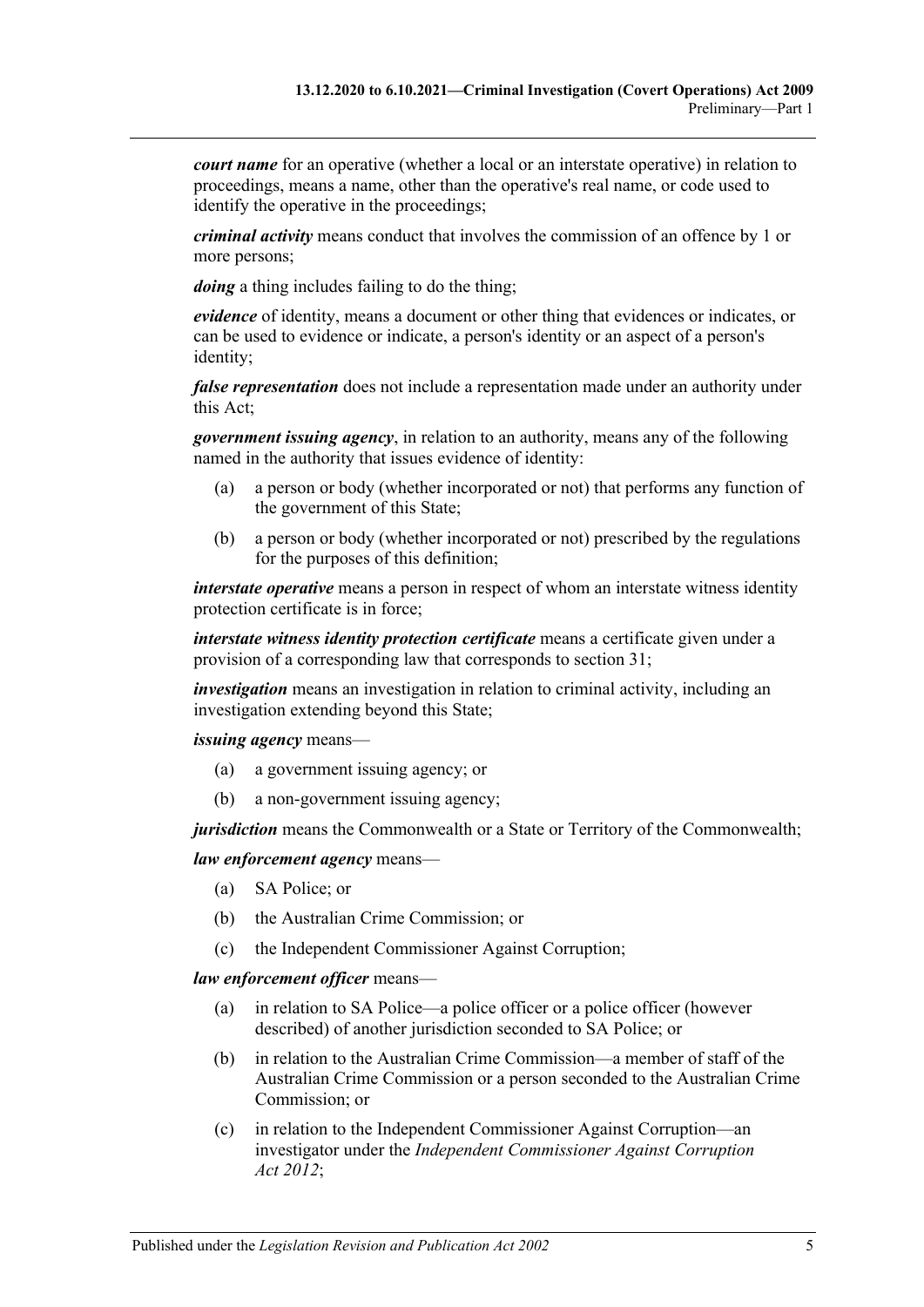*local operative* means a person who is or was—

- (a) an authorised participant under [Part 2;](#page-6-0) or
- (b) an authorised person under [Part 3;](#page-8-1)

*non-government issuing agency*, in relation to an authority, means a person, body or entity (other than a government issuing agency) named in the authority that issues evidence of identity;

*officer* of an agency includes a person employed or engaged in the agency;

*operative* means—

- (a) an interstate operative; or
- (b) a local operative,

as the case requires;

*participating jurisdiction* means a jurisdiction in which a corresponding law is in force;

<span id="page-5-0"></span>*party* to proceedings means—

- (a) in relation to criminal proceedings—the prosecutor and each accused person;
- (b) in relation to civil proceedings—each person who is a party to the proceedings;
- <span id="page-5-1"></span>(c) in relation to any other proceedings—each person who may appear or give evidence in the proceedings;

*presiding officer*, in relation to proceedings, means the person constituting the court, or presiding over the court, in the proceedings;

*proceedings* means any criminal, civil or other proceeding or inquiry, reference or examination in which, by law or consent of parties, evidence is or may be given, and includes an arbitration;

*professional misconduct* means misconduct or a breach of discipline—

- (a) under the *[Police Act](http://www.legislation.sa.gov.au/index.aspx?action=legref&type=act&legtitle=Police%20Act%201998) 1998*; or
- (b) under a law of another jurisdiction that corresponds to the *[Police Act](http://www.legislation.sa.gov.au/index.aspx?action=legref&type=act&legtitle=Police%20Act%201998) 1998*; or
- (c) under a law of the Commonwealth that governs the conduct of members of staff of the Australian Crime Commission,

but does not mean misconduct or a breach of discipline—

- (d) that constitutes minor misconduct, or is the subject of an informal inquiry only, under the *[Police Act](http://www.legislation.sa.gov.au/index.aspx?action=legref&type=act&legtitle=Police%20Act%201998) 1998*; or
- (e) that constitutes minor misconduct (however referred to), or is the subject of an informal inquiry only, under any of the laws referred to in [paragraph](#page-5-0) (b) or  $(c)$ :

*repealed Act* means the *[Criminal Law \(Undercover Operations\) Act](http://www.legislation.sa.gov.au/index.aspx?action=legref&type=act&legtitle=Criminal%20Law%20(Undercover%20Operations)%20Act%201995) 1995* repealed under [Schedule 1;](#page-28-1)

*SA Police* means South Australia Police;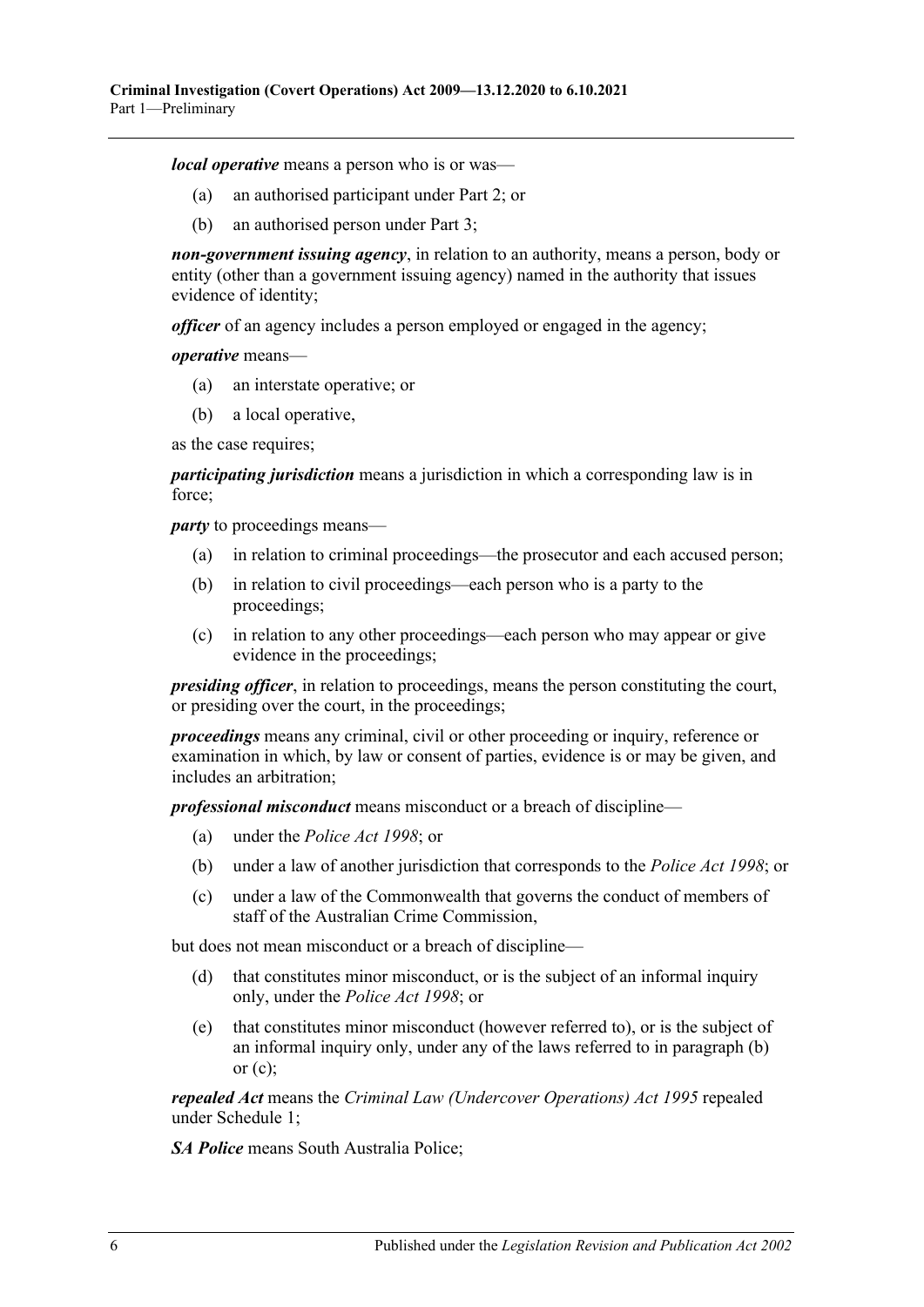*serious criminal behaviour* means behaviour involving the commission of—

- (a) an indictable offence; or
- (b) an offence against the *[Controlled Substances Act](http://www.legislation.sa.gov.au/index.aspx?action=legref&type=act&legtitle=Controlled%20Substances%20Act%201984) 1984*; or
- (c) an offence against section 52, 53, 72 or 74 of the *[Fisheries Management](http://www.legislation.sa.gov.au/index.aspx?action=legref&type=act&legtitle=Fisheries%20Management%20Act%202007)  Act [2007](http://www.legislation.sa.gov.au/index.aspx?action=legref&type=act&legtitle=Fisheries%20Management%20Act%202007)*; or
- (ca) an offence against section 29 of the *[Liquor Licensing Act](http://www.legislation.sa.gov.au/index.aspx?action=legref&type=act&legtitle=Liquor%20Licensing%20Act%201997) 1997*; or
- (d) an offence against section 63 or 75 of the *[Lottery and Gaming Act](http://www.legislation.sa.gov.au/index.aspx?action=legref&type=act&legtitle=Lottery%20and%20Gaming%20Act%201936) 1936*; or
- (e) an offence against section 47(1), (2) or (4), 48(1), 48A(1), 51(1) or 60(1) of the *[National Parks and Wildlife Act](http://www.legislation.sa.gov.au/index.aspx?action=legref&type=act&legtitle=National%20Parks%20and%20Wildlife%20Act%201972) 1972*; or
- (f) an offence against section 21OB or 21OC of the *[Summary Offences Act](http://www.legislation.sa.gov.au/index.aspx?action=legref&type=act&legtitle=Summary%20Offences%20Act%201953) 1953*;

*supervisor* of an authorised civilian means the law enforcement officer who supervises, or is to supervise, the acquisition or use of an assumed identity by the authorised civilian;

*undercover operations* means operations (which may include conduct that is apart from this Act illegal) of which the intended purpose is to provide persons who have engaged, are engaging or are about to engage in serious criminal behaviour an opportunity to—

- (a) manifest that behaviour; or
- (b) provide other evidence of that behaviour;

*use* an assumed identity, includes representing (whether expressly or impliedly, or by saying or doing something) the identity to be real when it is not;

*witness identity protection certificate* means a certificate given under [section](#page-19-1) 31 in respect of a local operative in relation to proceedings.

- (2) For the purposes of this Act, a person is reckless about whether or not an act has been done if—
	- (a) the person is aware of a substantial risk that the act has been done; and
	- (b) having regard to the circumstances known to the person, it is unjustifiable to take the risk.

## <span id="page-6-0"></span>**Part 2—Undercover operations**

#### <span id="page-6-1"></span>**4—Approval of undercover operations**

- (1) A senior police officer may approve undercover operations for the purpose of gathering evidence of serious criminal behaviour.
- (1a) An investigator under the *[Independent Commissioner Against Corruption Act](http://www.legislation.sa.gov.au/index.aspx?action=legref&type=act&legtitle=Independent%20Commissioner%20Against%20Corruption%20Act%202012) 2012* may apply to the Independent Commissioner Against Corruption to approve undercover operations for the purpose of an investigation into corruption in public administration under that Act where the suspected corruption involves, or may involve, serious criminal behaviour.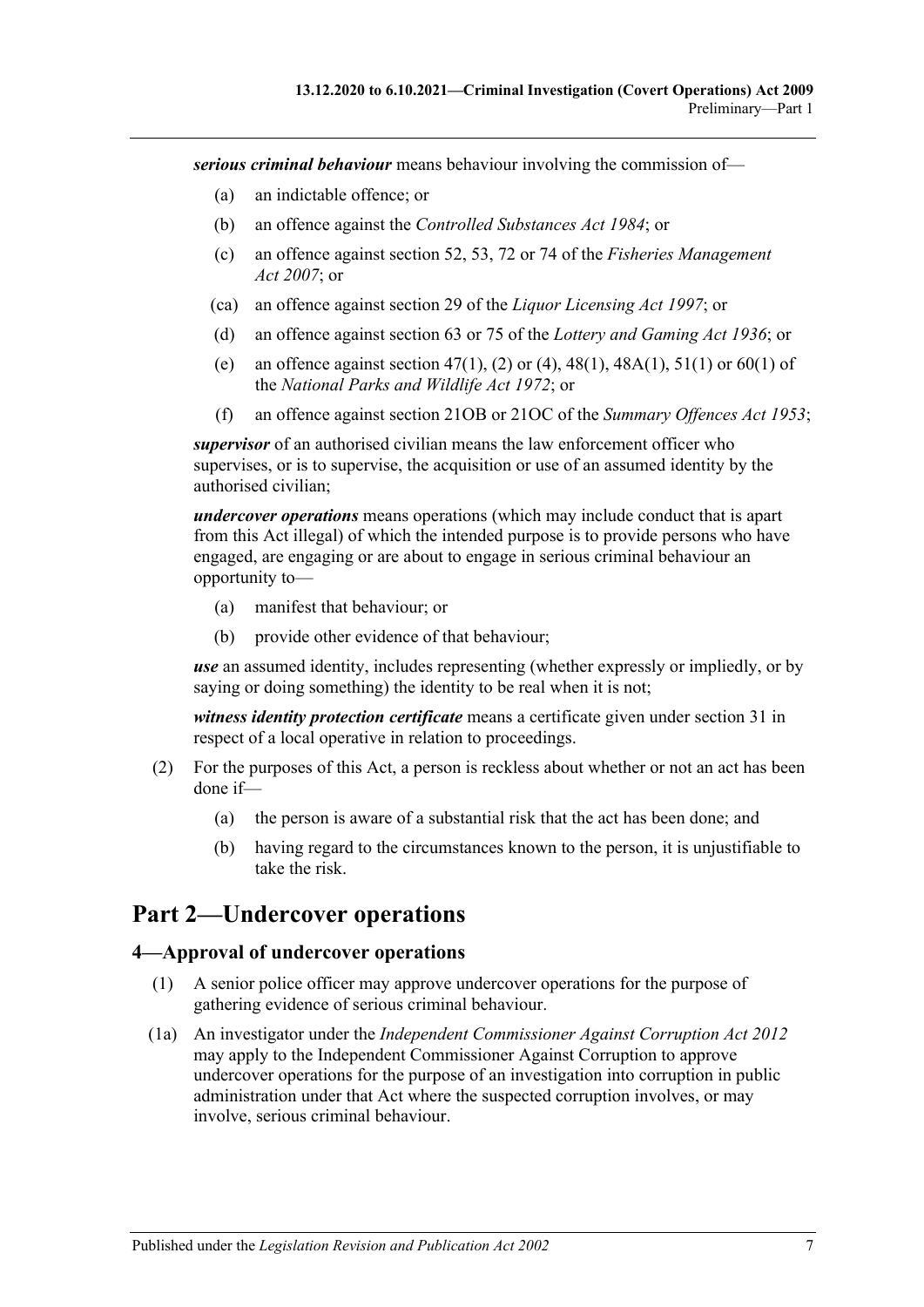- (2) An approval may not be given unless the senior police officer or the Independent Commissioner Against Corruption (as the case may be)—
	- (a) suspects, on reasonable grounds, that persons (whose identity may—but need not—be known to the officer) have engaged, are engaging or are about to engage in serious criminal behaviour of the kind to which the proposed undercover operations relate; and
	- (b) is satisfied on reasonable grounds that the ambit of the proposed undercover operations is not more extensive than could reasonably be justified in view of the nature and extent of the suspected serious criminal behaviour; and
	- (c) is satisfied on reasonable grounds that the means are proportionate to the end; that is, that the proposed undercover operations are justified by the social harm of the serious criminal behaviour against which they are directed; and
	- (d) is satisfied on reasonable grounds that the undercover operations are properly designed to provide persons who have engaged, or are engaging or about to engage, in serious criminal behaviour an opportunity—
		- (i) to manifest that behaviour; or
		- (ii) to provide other evidence of that behaviour,

without undue risk that persons without a predisposition to serious criminal behaviour will be encouraged into serious criminal behaviour that they would otherwise have avoided.

- (3) Before giving approval, the senior police officer or the Independent Commissioner Against Corruption (as the case may be) must consider whether approval for similar operations has previously been sought, and, if sought and refused, the reasons for that refusal.
- (4) The approval must—
	- (a) be in writing; and
	- (b) be signed by the person giving the approval; and
	- (c) specify—
		- (i) the date and time of the signing, and the time from which the approval takes effect (which may be contemporaneous with or later than the time of signing but cannot be earlier); and
		- (ii) the persons who are authorised to participate in the operations; and
		- (iii) the nature of the conduct in which the participants are authorised to engage; and
		- (iv) a period (not exceeding 3 months) for which the approval is given.
- (5) A senior police officer or the Independent Commissioner Against Corruption (as the case may be) may renew, from time to time, an approval for 1 or more further periods.
- (6) A senior police officer or the Independent Commissioner Against Corruption (as the case may be) must, within 14 days after giving or renewing an approval, cause a copy of the instrument of approval or renewal to be given to the Attorney-General.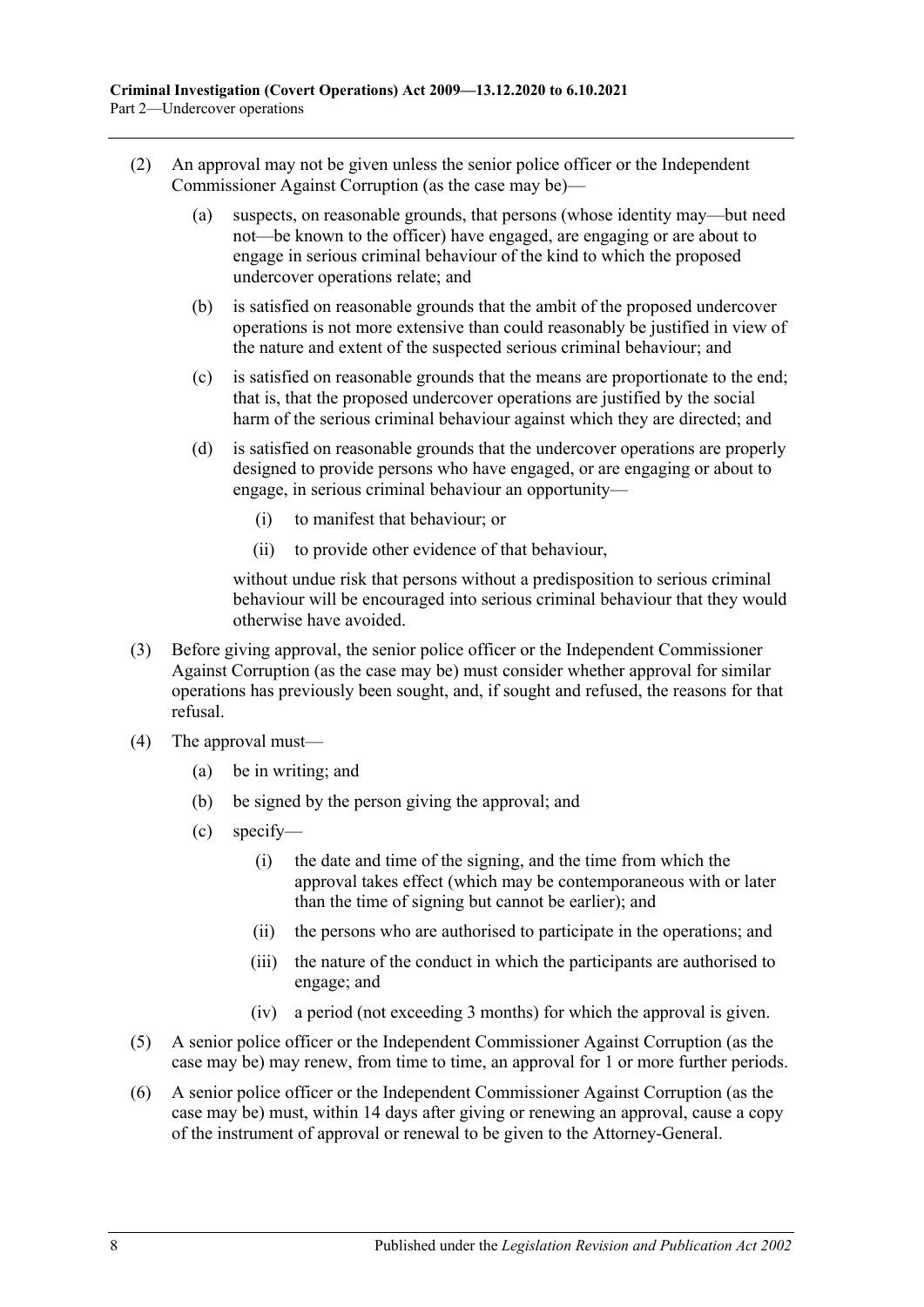(7) In this section—

*senior police officer* means a police officer of or above the rank of Superintendent.

#### <span id="page-8-0"></span>**5—Legal immunity of persons taking part in approved undercover operations**

- (1) Despite any other law, an authorised participant in approved undercover operations incurs no criminal liability by taking part in undercover operations in accordance with the terms of the approval.
- (2) This section operates both prospectively and retrospectively.

## <span id="page-8-1"></span>**Part 3—Assumed identities**

## <span id="page-8-2"></span>**Division 1—Authority to acquire or use assumed identity**

#### <span id="page-8-3"></span>**6—Application for authority**

- (1) A law enforcement officer of a law enforcement agency may apply to the chief officer of the law enforcement agency for an authority for the law enforcement officer, or another person, to do either or both of the following:
	- (a) acquire an assumed identity;
	- (b) use an assumed identity.
- (2) A separate application must be made in respect of each assumed identity to be acquired or used.
- (3) An application—
	- (a) must be in writing in the form approved by the chief officer; and
	- (b) must contain the following information:
		- (i) the name of the applicant;
		- (ii) the name of the person to be authorised to acquire or use an assumed identity (if not the applicant);
		- (iii) if the person to be authorised is not a law enforcement officer—the name and rank or position of the person proposed to be appointed as supervisor and an explanation of why it is necessary for a person who is not a law enforcement officer to acquire or use the assumed identity;
		- (iv) details of the proposed assumed identity;
		- (v) reasons for the need to acquire or use an assumed identity;
		- (vi) to the extent known—details of the investigation or intelligence gathering exercise in which the assumed identity will be used;
		- (vii) details of the issuing agencies (if any) and the types of evidence to be issued by them;
		- (viii) details of any application to be made for an order under [section](#page-11-1) 12 in respect of the assumed identity.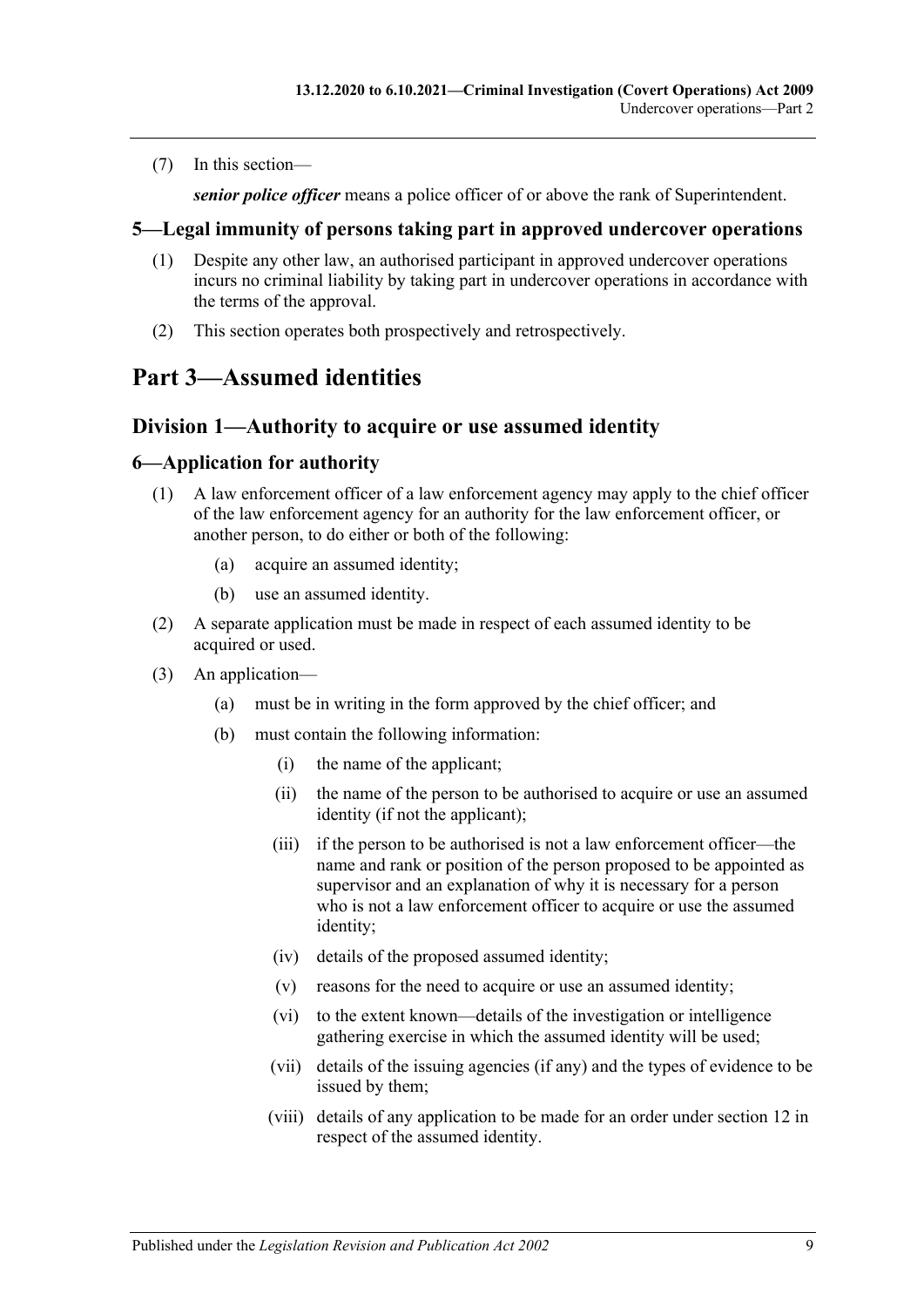(4) An applicant must provide the chief officer with any other information required by the chief officer for the purposes of determining the application.

#### <span id="page-9-0"></span>**7—Determination of applications**

- (1) The chief officer of a law enforcement agency may, on application under [section](#page-8-3) 6 for an authority, grant the authority subject to such conditions as the chief officer thinks fit.
- (2) The chief officer may not grant any such authority unless satisfied on reasonable grounds—
	- (a) that the assumed identity is necessary for the purposes of an investigation or intelligence gathering in relation to criminal activity; and
	- (b) that the risk of abuse of the assumed identity by the authorised person is minimal; and
	- (c) if the application is for authorisation of an assumed identity for a person who is not a law enforcement officer—that it would be impossible or impracticable in the circumstances to authorise the acquisition or use (or both) of the assumed identity by a law enforcement officer for the purpose sought.
- <span id="page-9-2"></span>(3) If an authority is granted in respect of an authorised civilian, the chief officer must appoint a law enforcement officer of the agency to supervise the acquisition or use (or both) of the assumed identity by the authorised civilian.
- (4) A law enforcement officer appointed as supervisor under [subsection](#page-9-2) (3) must be—
	- (a) in the case of SA Police—of or above the rank of Sergeant;
	- (b) in the case of the Australian Crime Commission—of or above the rank of Senior Investigator.
- (5) An authority may also authorise any 1 or more of the following:
	- (a) an application for an order for an entry in a register of births, deaths or marriages under [section](#page-11-1) 12 or a corresponding law;
	- (b) a request under [section](#page-12-1) 14 or [23;](#page-14-4)
	- (c) the use of an assumed identity in a participating jurisdiction.
- (6) A separate authority is required for each assumed identity.

#### <span id="page-9-1"></span>**8—Form of authority**

An authority must—

- (a) be in writing in the form approved by the chief officer of the law enforcement agency granting the authority; and
- (b) be signed by the person granting the authority; and
- (c) specify—
	- (i) the name of the person granting the authority;
	- (ii) the date on which the authority comes into effect;
	- (iii) details of the assumed identity authorised;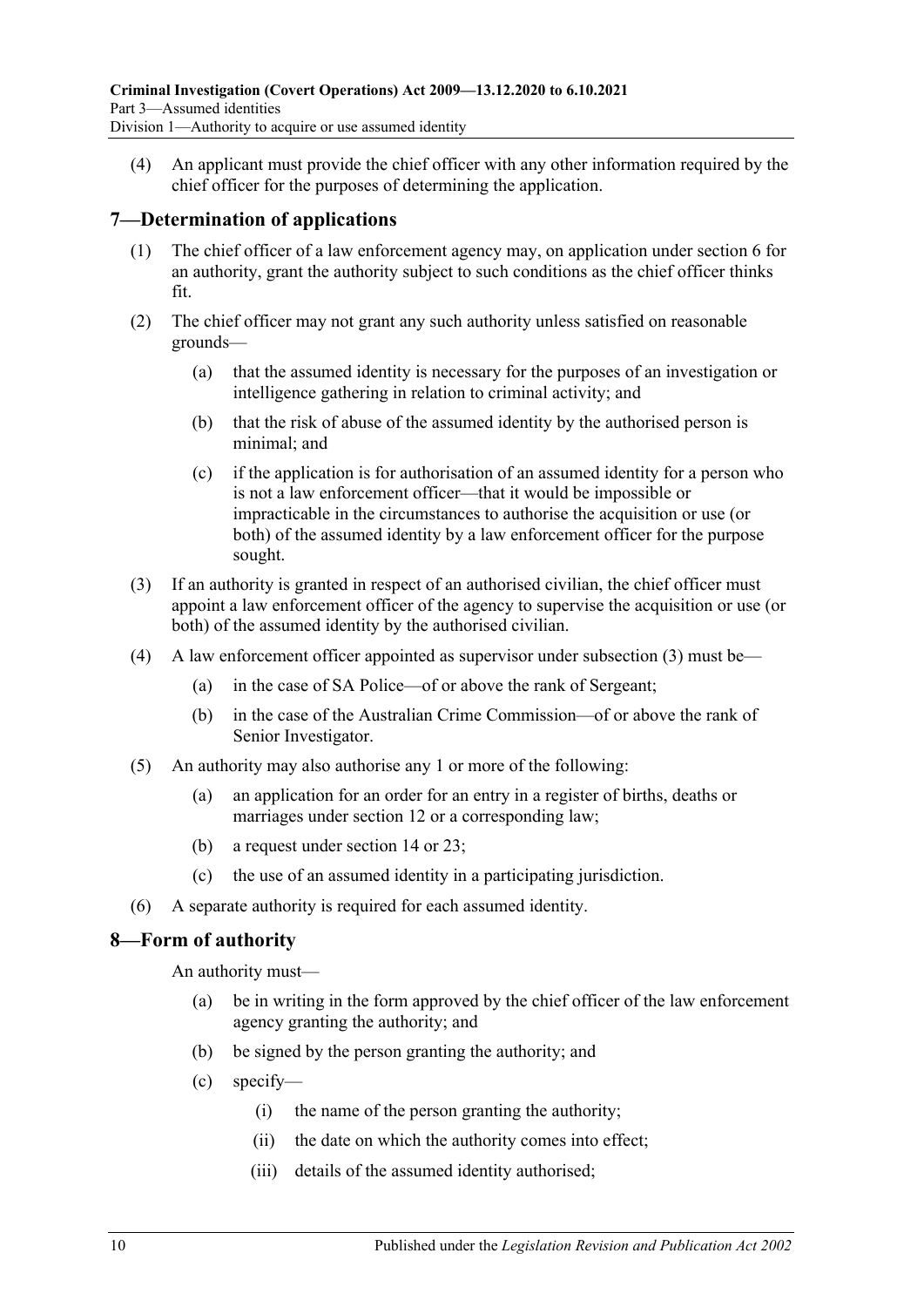- (iv) details of evidence of the assumed identity that may be acquired under the authority;
- (v) the conditions (if any) to which the authority is subject;
- (vi) the reason why the authority is granted;
- (vii) if the authority relates to an authorised officer—the name of the authorised officer;
- (viii) if the authority relates to an authorised civilian—
	- (A) the name of the authorised civilian; and
	- (B) the name of his or her supervisor under the authority; and
	- (C) the period (which may not exceed 3 months) for which the authority will remain in force;
- (ix) each issuing agency to which a request may be made under [section](#page-12-1) 14 or 23:
- (x) whether it authorises an application for an order for an entry in a register of births, deaths or marriages under [section](#page-11-1) 12 or a corresponding law;
- (xi) each participating jurisdiction in which the assumed identity may be used.

#### <span id="page-10-0"></span>**9—Period of authority**

- (1) An authority for an authorised officer remains in force until cancelled.
- (2) An authority for an authorised civilian remains in force until the end of the period specified in the authority (which may not exceed 3 months), unless the authority is cancelled sooner.

#### <span id="page-10-1"></span>**10—Variation or cancellation of authority**

- (1) The chief officer of a law enforcement agency who grants an authority—
	- (a) may vary or cancel the authority at any time; and
	- (b) must cancel the authority if satisfied (on a review or otherwise) that any of the grounds for the granting of the authority no longer exist.
- (2) The chief officer must give written notice of the variation or cancellation to—
	- (a) the authorised person to whom it relates; and
	- (b) if the authorised person is an authorised civilian—the authorised person's supervisor.
- (3) The notice must specify the reason why the authority is varied or cancelled.
- (4) The variation or cancellation takes effect—
	- (a) on the day the written notice is given to the authorised person; or
	- (b) if a later date is specified in the notice—on that day.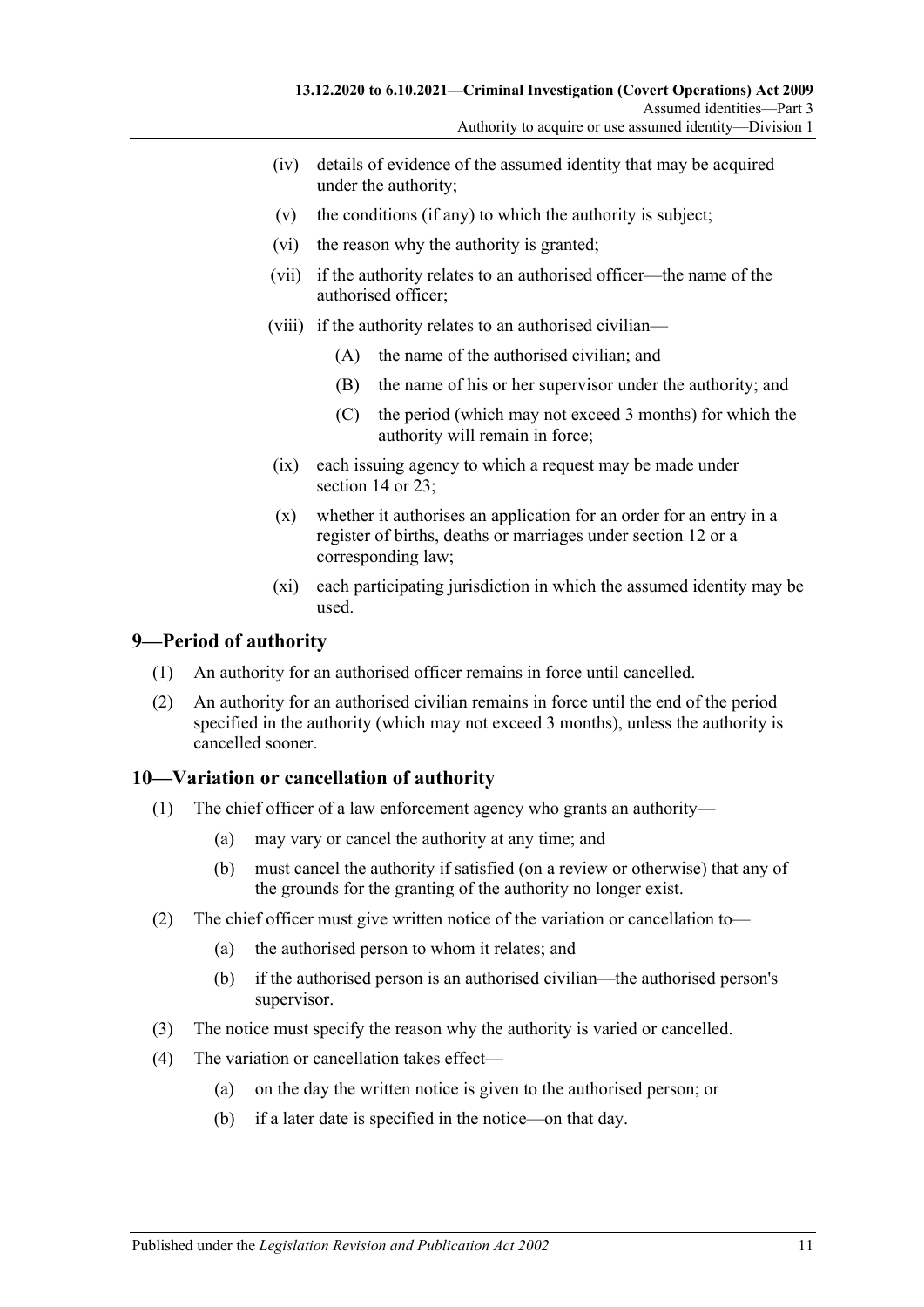#### <span id="page-11-0"></span>**11—Yearly review of authority**

- (1) The chief officer of a law enforcement agency must, at least once in every 12 month period, review each authority granted under this Part.
- (2) The purpose of a review is to determine whether the grounds for the granting of the authority still exist.
- (3) If on a review the chief officer is satisfied—
	- (a) that the grounds for the granting of the authority still exist—the chief officer must record his or her opinion and the reasons for it in writing;
	- (b) that any of the grounds for the granting of the authority no longer exist—the chief officer must cancel the authority under [section](#page-10-1) 10.

#### <span id="page-11-1"></span>**12—Making entries in register of births, deaths and marriages**

- (1) The Supreme Court may order the Registrar of Births, Deaths and Marriages to make an entry in the Register under the *[Births, Deaths and Marriages Registration Act](http://www.legislation.sa.gov.au/index.aspx?action=legref&type=act&legtitle=Births%20Deaths%20and%20Marriages%20Registration%20Act%201996) 1996* in relation to the acquisition of an assumed identity under an authority or corresponding authority.
- (2) The Court may only make an order under this section—
	- (a) on application by—
		- (i) the chief officer of a law enforcement agency; or
		- (ii) the chief officer of a law enforcement agency under a corresponding law; and
	- (b) if satisfied that the order is justified having regard to the nature of the activities undertaken or to be undertaken by the officer or person under the authority or corresponding authority.
- (3) An application for an order under this section must be heard in closed court.
- (4) The Registrar of Births, Deaths and Marriages must give effect to an order under this section—
	- (a) within the period specified in the order; or
	- (b) if no period is specified in the order—within 28 days after the day on which the order is made.

### <span id="page-11-2"></span>**13—Cancellation of authority affecting entry in register of births, deaths and marriages**

- <span id="page-11-4"></span><span id="page-11-3"></span>(1) This section applies if—
	- (a) the chief officer of a law enforcement agency cancels an authority for an assumed identity; and
	- (b) there is an entry in relation to that identity—
		- (i) in the Register under the *[Births, Deaths and Marriages Registration](http://www.legislation.sa.gov.au/index.aspx?action=legref&type=act&legtitle=Births%20Deaths%20and%20Marriages%20Registration%20Act%201996)  Act [1996](http://www.legislation.sa.gov.au/index.aspx?action=legref&type=act&legtitle=Births%20Deaths%20and%20Marriages%20Registration%20Act%201996)* as a consequence of an order under [section](#page-11-1) 12; or
		- (ii) in a register of births, deaths or marriages in a participating jurisdiction as a consequence of an order under a corresponding law of the jurisdiction.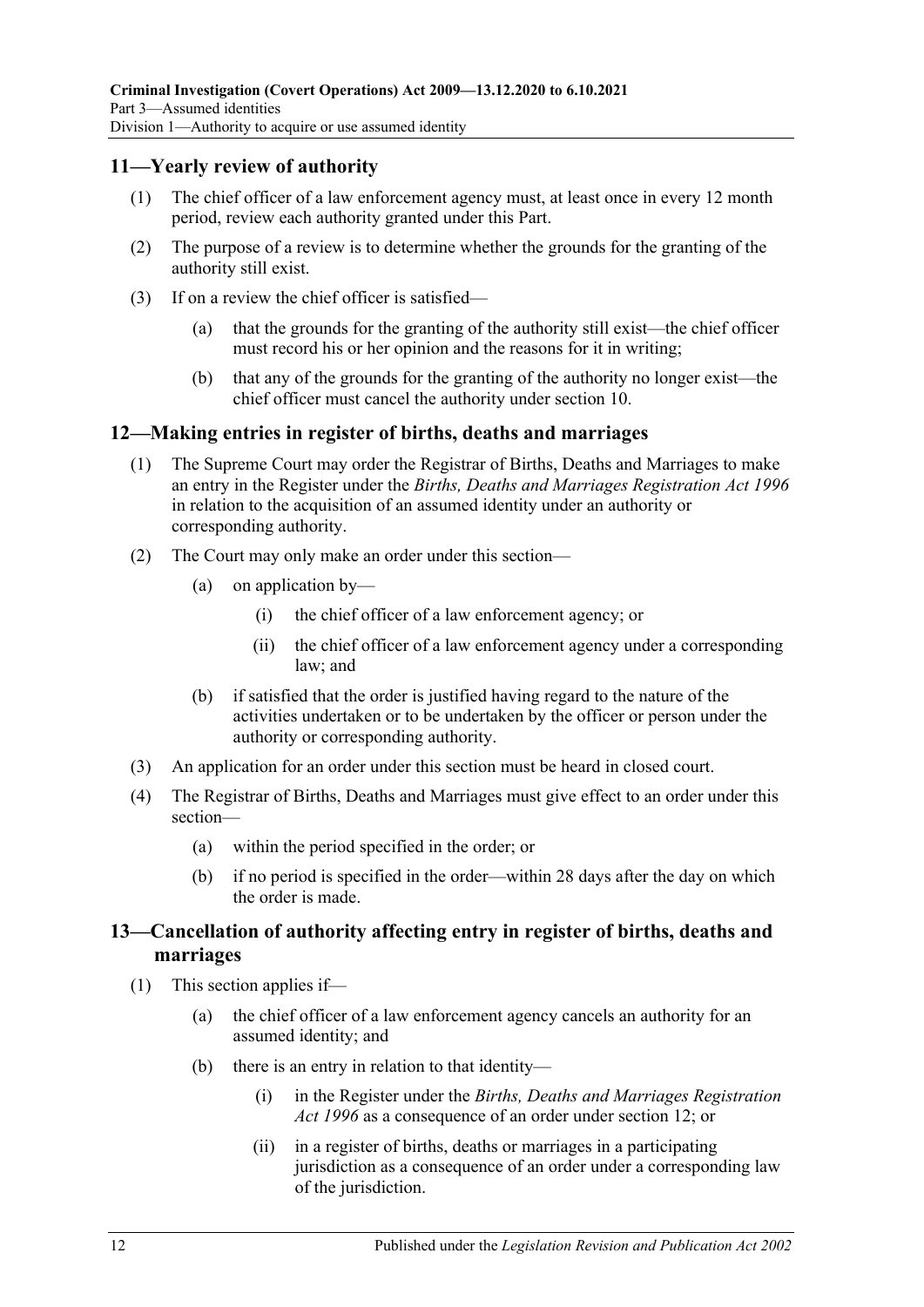- <span id="page-12-3"></span>(2) If [subsection](#page-11-3)  $(1)(b)(i)$  applies—
	- (a) the chief officer must, within 28 days after the day on which the authority is cancelled, apply to the Supreme Court for an order that the Registrar of Births, Deaths and Marriages cancel the entry; and
	- (b) the Registrar of Births, Deaths and Marriages must give effect to the order within 28 days after the day on which the order is made.
- (3) An application under [subsection](#page-12-3) (2)(a) must be heard in closed court.
- (4) If [subsection](#page-11-4) (1)(b)(ii) applies, the chief officer must apply for an order under the corresponding law to cancel the entry within 28 days after the day on which the authority is cancelled.

### <span id="page-12-0"></span>**Division 2—Evidence of assumed identity**

#### <span id="page-12-1"></span>**14—Request for evidence of assumed identity**

- (1) Subject to this section, the chief officer of a law enforcement agency who grants an authority under this Part may request the chief officer of an issuing agency specified in the authority—
	- (a) to produce evidence of an assumed identity in accordance with the authority; and
	- (b) to provide the authorised person named in the authority with evidence of the assumed identity.
- (2) A request under this section must specify a reasonable period for compliance with the request.
- (3) The chief officer of—
	- (a) a government issuing agency must comply with a request under this section within the period specified in the request;
	- (b) a non-government issuing agency may comply with a request under this section.
- (4) A request cannot be made under this section for an entry in the Register under the *[Births, Deaths and Marriages Registration Act](http://www.legislation.sa.gov.au/index.aspx?action=legref&type=act&legtitle=Births%20Deaths%20and%20Marriages%20Registration%20Act%201996) 1996*.
- (5) In this section—

*evidence* means evidence similar to that ordinarily produced or given by the issuing authority.

#### <span id="page-12-2"></span>**15—Cancellation of evidence of assumed identity**

- (1) The chief officer of an issuing agency must cancel evidence of an assumed identity produced by the agency if directed in writing to do so by the chief officer for the time being of the law enforcement agency that requested the evidence be produced.
- (2) In this section—

*cancel* includes delete or alter an entry in a record of information.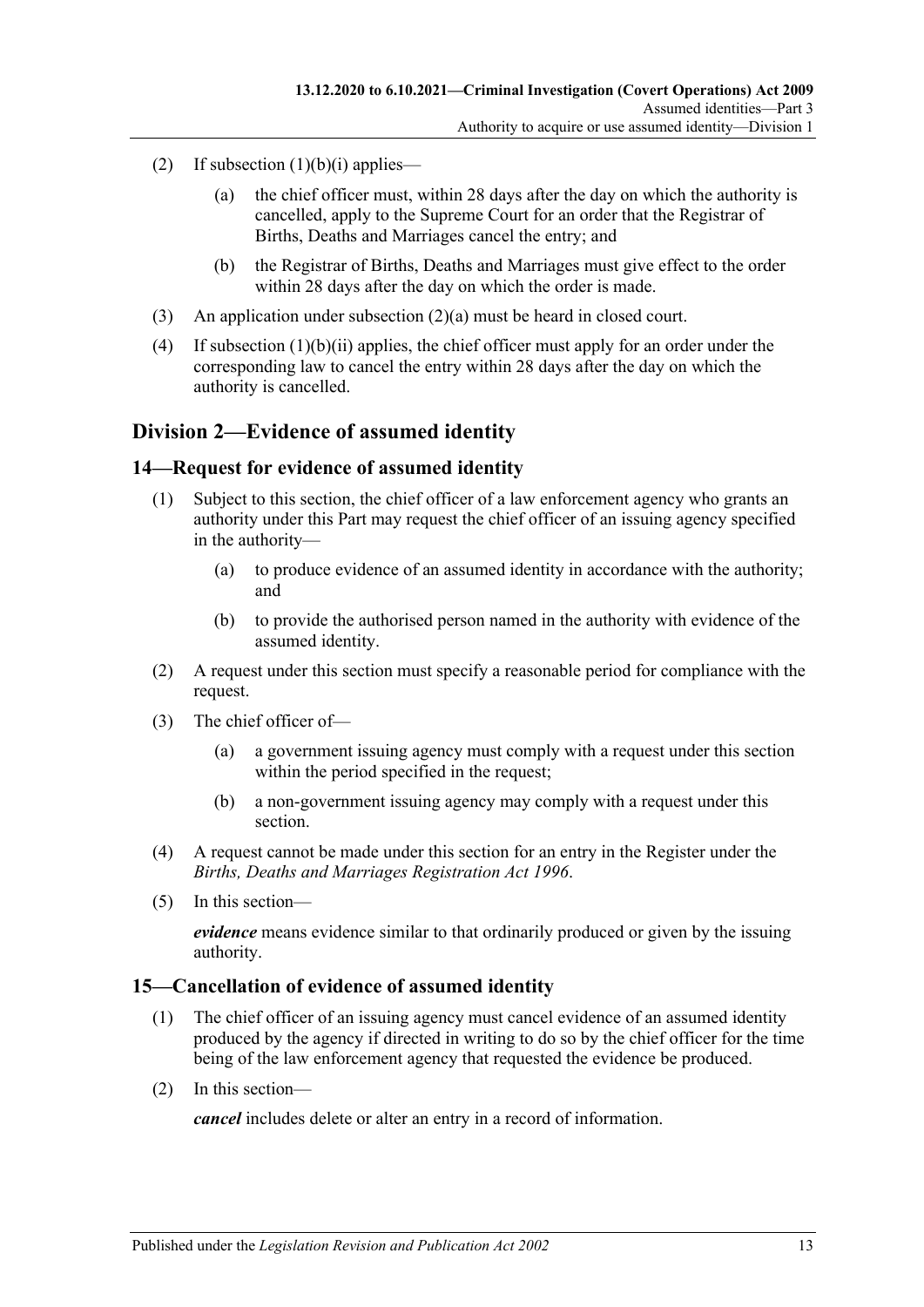#### <span id="page-13-0"></span>**16—Legal immunity of officers of issuing agencies**

The chief officer or any other officer of an issuing agency (whether government or non-government) who does something that, apart from this section, would be an offence, is not criminally responsible for the offence if the thing is done to comply with a request under this Division.

#### <span id="page-13-1"></span>**17—Indemnity for issuing agencies and officers**

Where the chief officer of a law enforcement agency makes a request or gives a direction under this Division to the chief officer of an issuing agency (whether government or non-government), the law enforcement agency must indemnify the issuing agency, or an officer of the agency, for any liability incurred by the agency or officer (including reasonable costs) if—

- (a) the liability is incurred because of something done by the agency or officer to comply with the request or direction in the course of duty; and
- (b) the requirements (if any) prescribed by the regulations have been met.

## <span id="page-13-2"></span>**Division 3—Effect of authority**

#### <span id="page-13-3"></span>**18—Assumed identity may be acquired and used**

- (1) An authorised officer may acquire or use (or acquire and use) an assumed identity if the acquisition or use (or acquisition and use) is—
	- (a) in accordance with an authority; and
	- (b) in the course of duty.
- (2) An authorised civilian may acquire or use (or acquire and use) an assumed identity if the acquisition or use (or acquisition and use) is in accordance with—
	- (a) an authority; and
	- (b) any direction by the person's supervisor under the authority.

### <span id="page-13-4"></span>**19—Legal immunity of authorised persons acting under authority**

Where an authorised person does something (whether in this State or elsewhere) that, apart from this section, would be an offence, the officer or person is not criminally responsible for the offence if—

- (a) the act is done in the course of acquiring or using an assumed identity in accordance with an authority; and
- (b) the act is done—
	- (i) in the case of an authorised officer—in the course of his or her duty; or
	- (ii) in the case of an authorised civilian—in accordance with any direction by his or her supervisor under the authority; and
- (c) doing the act would not be an offence if the assumed identity were the person's real identity.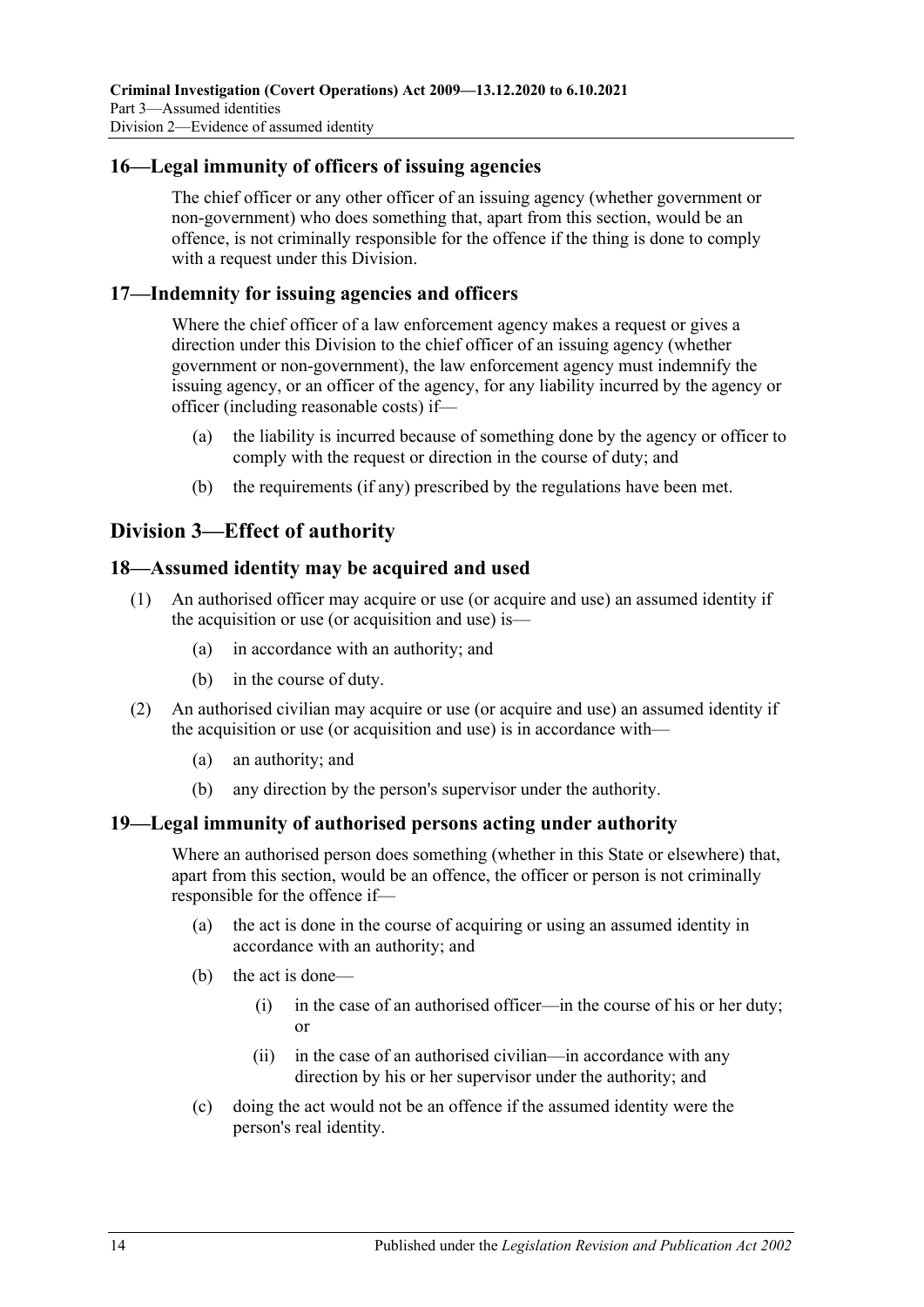#### <span id="page-14-0"></span>**20—Indemnity for authorised persons**

Where the chief officer of a law enforcement agency grants an authority, the law enforcement agency must indemnify the authorised person under the authority for any liability incurred by the person (including reasonable costs) because of something done by the person (whether in this State or elsewhere) if—

- (a) the act is done in the course of acquiring or using an assumed identity in accordance with the authority; and
- (b) the act is done—
	- (i) in the case of an authorised officer—in the course of his or her duty; or
	- (ii) in the case of an authorised civilian—in accordance with any direction by his or her supervisor under the authority; and
- (c) the requirements (if any) prescribed by the regulations have been met.

### <span id="page-14-1"></span>**21—Particular qualifications**

- (1) [Sections 19](#page-13-4) and [20](#page-14-0) do not apply to anything done by an authorised person if—
	- (a) a particular qualification is needed to do the thing; and
	- (b) the person does not have that qualification.
- (2) This section applies whether or not the person has acquired as evidence of an assumed identity a document indicating that he or she has that qualification.

#### <span id="page-14-2"></span>**22—Effect of being unaware of variation or cancellation of authority**

- (1) If an authority has been varied in a way that limits its scope, this Division continues to apply to the authorised person to whom it relates as if it had not been so varied for as long as the person—
	- (a) is unaware of the variation; and
	- (b) is not reckless about the existence of the variation.
- (2) If an authority has been cancelled, this Division continues to apply to the authorised person to whom it related as if it had not been cancelled for as long as the person—
	- (a) is unaware of the cancellation; and
	- (b) is not reckless about the existence of the cancellation.

## <span id="page-14-3"></span>**Division 4—Mutual recognition**

#### <span id="page-14-4"></span>**23—Requests to participating jurisdiction for evidence of assumed identity**

- (1) The chief officer of a law enforcement agency granting an authority may, if the authority authorises a request under this section, request the chief officer of an issuing agency of a participating jurisdiction specified in the authority—
	- (a) to produce evidence of the assumed identity in accordance with the authority; and
	- (b) to give evidence of the assumed identity to the authorised person named in the authority.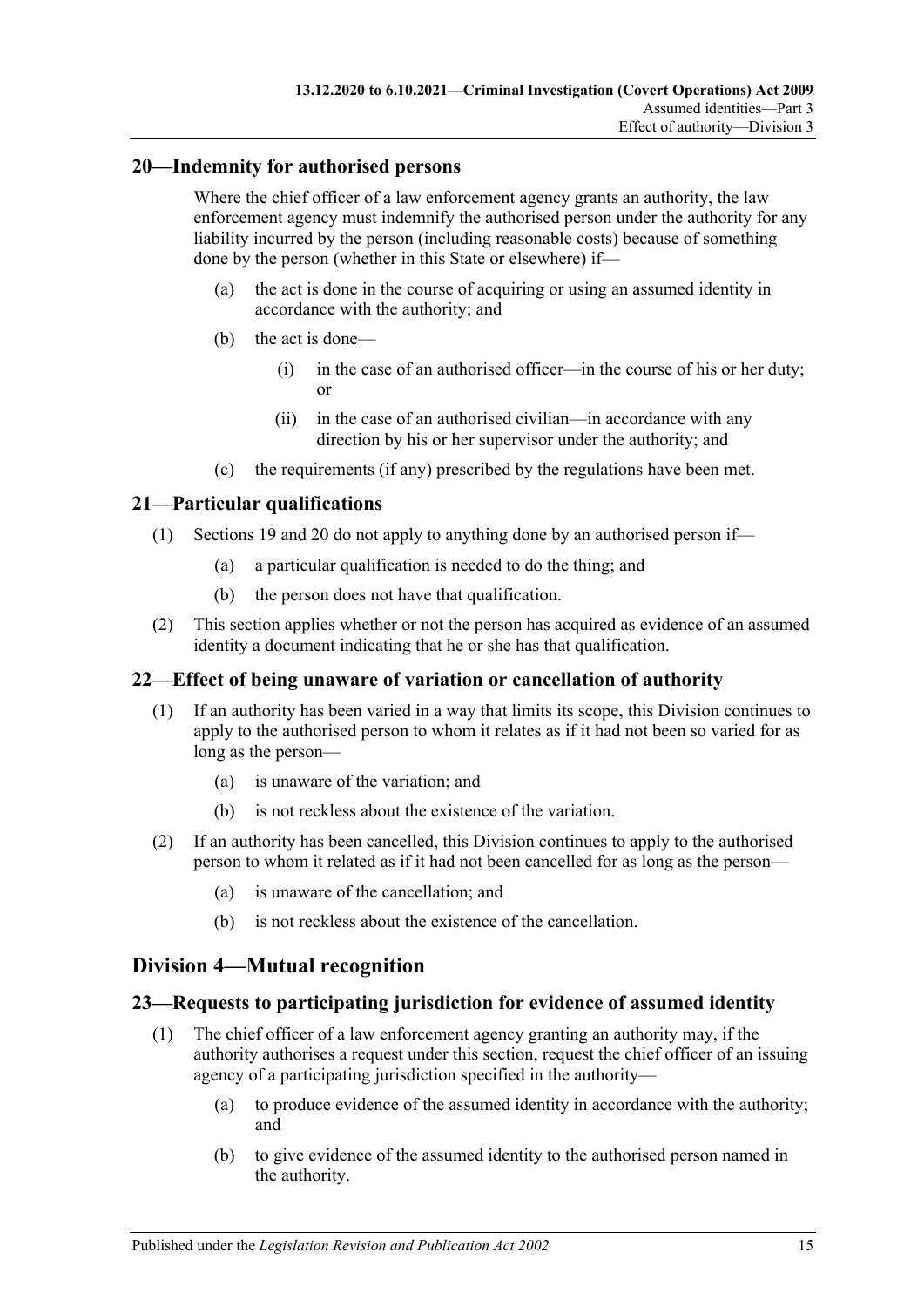- (2) If the chief officer of a law enforcement agency makes a request to the chief officer of an issuing agency of a participating jurisdiction under this section, the law enforcement agency must indemnify the issuing agency, and any officer of the issuing agency, for any liability incurred by the agency or officer (including reasonable costs) if—
	- (a) the liability is incurred because of something done (whether in this State or elsewhere) by the agency or officer to comply with the request in the course of duty; and
	- (b) the requirements (if any) prescribed by the regulations have been met.

### <span id="page-15-0"></span>**24—Requests from participating jurisdiction for evidence of assumed identity**

- (1) This section applies if—
	- (a) an authority under a corresponding law authorises a request—
		- (i) to produce evidence of an assumed identity in this State; and
		- (ii) to provide evidence of the assumed identity to the authorised person named in the authority; and
	- (b) the request is made to the chief officer of an issuing agency in this State; and
	- (c) the request specifies a reasonable period for compliance with the request.
- (2) The chief officer of an issuing agency—
	- (a) in the case of a government issuing agency—must comply with any such request within the period specified in the request;
	- (b) in the case of a non-government issuing agency—may comply with any such request.
- (3) The chief officer of an issuing agency that produces evidence of an assumed identity as the result of a request under this section must cancel the evidence if directed in writing to do so by the chief officer for the time being of the law enforcement agency that requested the evidence be produced.
- (4) In this section—

*cancel* includes delete or alter an entry in a record of information.

## <span id="page-15-1"></span>**Division 5—Compliance and monitoring**

#### <span id="page-15-2"></span>**25—Misuse of assumed identity**

- (1) An authorised officer is guilty of an offence if—
	- (a) he or she intentionally, knowingly or recklessly acquires evidence of, or uses, an assumed identity covered by his or her authority; and
	- (b) he or she knows that, or is reckless as to whether, the acquisition or use is not—
		- (i) in accordance with his or her authority; or
		- (ii) in the course of duty.

Maximum penalty: Imprisonment for 2 years.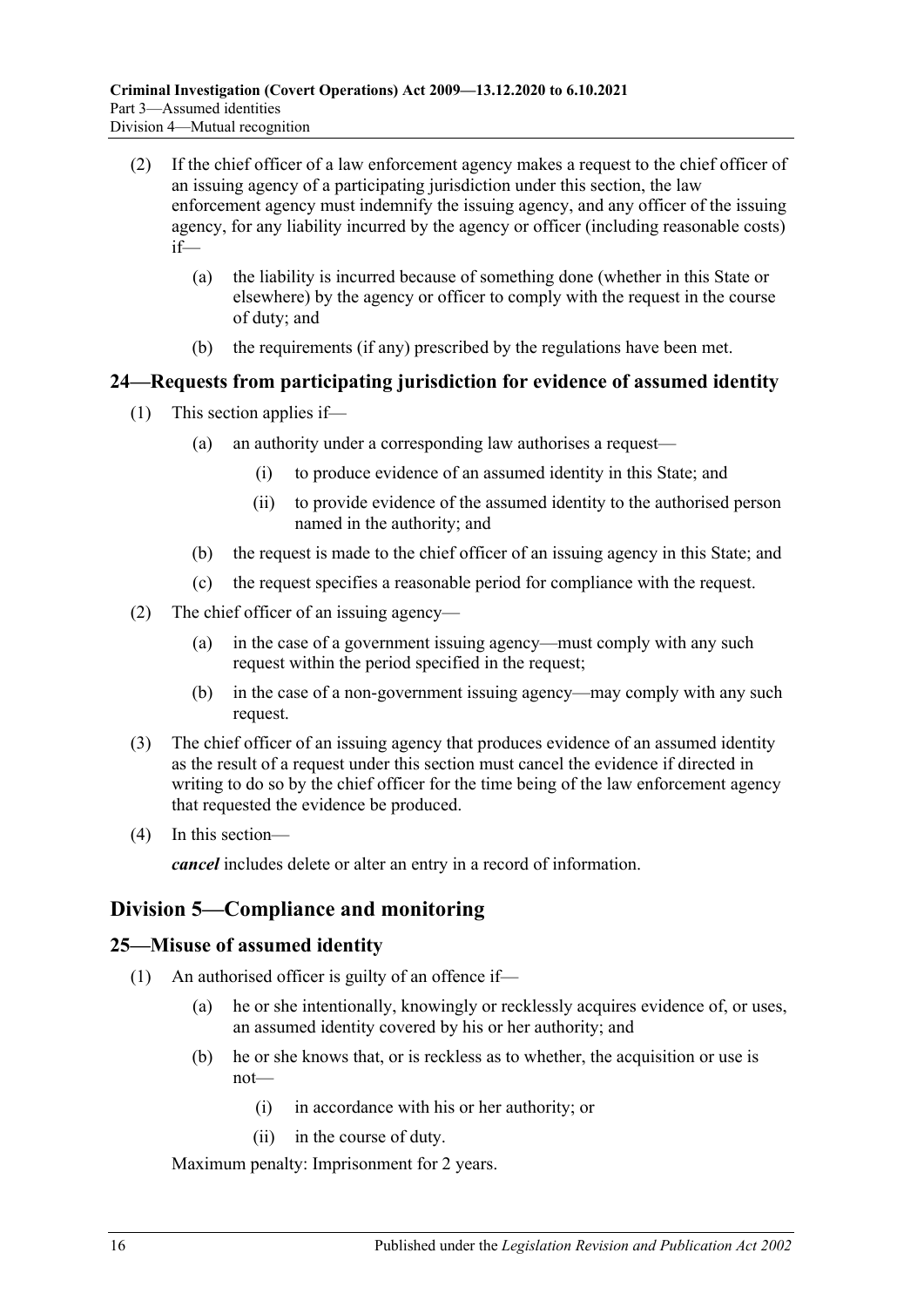- (2) An authorised civilian is guilty of an offence if—
	- (a) he or she intentionally, knowingly or recklessly acquires evidence of, or uses, an assumed identity covered by his or her authority; and
	- (b) he or she knows that, or is reckless as to whether, the acquisition or use is not in accordance with—
		- (i) his or her authority; or
		- (ii) the directions of his or her supervisor under the authority.

Maximum penalty: Imprisonment for 2 years.

#### <span id="page-16-2"></span><span id="page-16-0"></span>**26—Disclosing information about assumed identity**

- (1) A person is guilty of an offence if—
	- (a) the person intentionally, knowingly or recklessly discloses information that the person knows or is reckless as to whether it reveals, or is likely to reveal, that an assumed identity acquired or used by another person is not the other person's real identity; and
	- (b) the person knows, or is reckless as to whether, the disclosure is not made—
		- (i) in connection with the administration or execution of this Act or a corresponding law; or
		- (ii) for the purposes of proceedings arising out of or otherwise related to this Act or a corresponding law or of a report of any such proceedings; or
		- (iii) in accordance with any requirement imposed by law.

Maximum penalty: Imprisonment for 2 years.

- (2) A person is guilty of an offence against this subsection if the person commits an offence against [subsection](#page-16-2) (1) in circumstances in which—
	- (a) the person intends to endanger the health or safety of another or prejudice the effective conduct of an investigation or intelligence gathering in relation to criminal activity; or
	- (b) the person knows, or is reckless as to whether, the disclosure of the information—
		- (i) endangers or will endanger the health or safety of another; or
		- (ii) prejudices or will prejudice the effective conduct of an investigation or intelligence gathering in relation to criminal activity.

Maximum penalty: Imprisonment for 10 years.

#### <span id="page-16-3"></span><span id="page-16-1"></span>**27—Record keeping**

(1) The chief officer of a law enforcement agency must cause appropriate records to be kept about the operation of this Part in respect of the agency.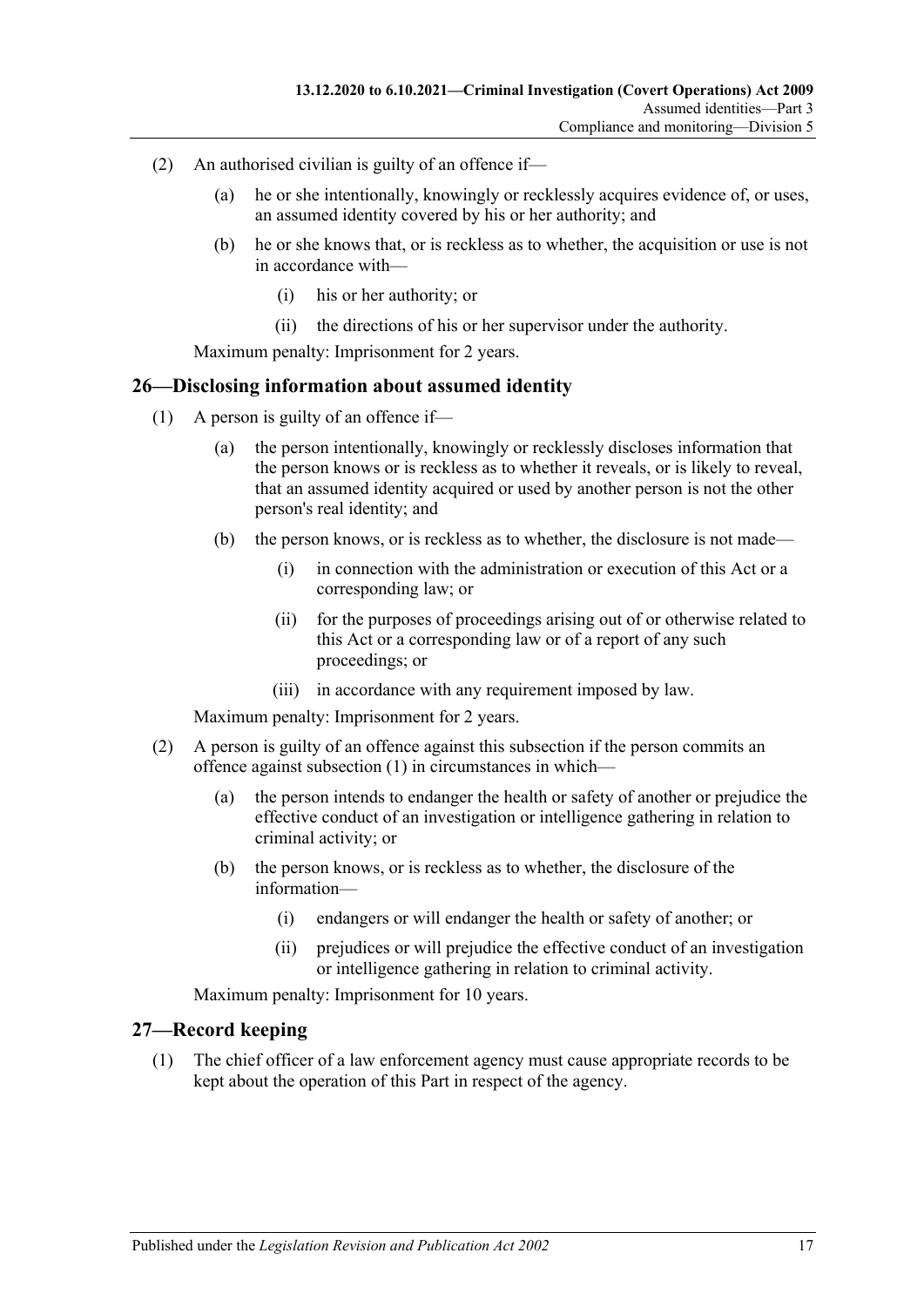- (2) For the purposes of [subsection](#page-16-3) (1), the records of the agency must include the following information in respect of each authority granted, varied or cancelled under this Part:
	- (a) the date on which the authority was granted, varied or cancelled and the name of the person who granted, varied or cancelled the authority;
	- (b) the name of the authorised person under the authority, together with details of the assumed identity to which the authority applies;
	- (c) details of any request made to an issuing agency under [section](#page-12-1) 14 in respect of the authority;
	- (d) the general nature of the duties undertaken by the authorised person under the assumed identity;
	- (e) general details of relevant financial transactions entered into using the assumed identity;
	- (f) details of the annual reviews of the authority.

### <span id="page-17-0"></span>**28—Audit of records**

- (1) The chief officer of a law enforcement agency must arrange for the records kept for each authority in respect of the agency to be audited—
	- (a) at least once every 6 months while the authority is in force; and
	- (b) at least once in the 6 months following the cancellation or expiry of the authority.
- (2) An audit must be conducted by a person appointed by the chief officer.
- (3) The person appointed to conduct an audit—
	- (a) may but need not be an officer of the law enforcement agency;
	- (b) must not be a person—
		- (i) who granted, varied or cancelled any of the authorities to which the records relate; or
		- (ii) who is or was an authorised person under any of the authorities to which the records relate.
- (4) The results of an audit are to be reported to the chief officer.

## <span id="page-17-1"></span>**Division 6—Delegation**

### <span id="page-17-2"></span>**29—Delegation**

- (1) Despite any other Act or law to the contrary, the functions of a chief officer of a law enforcement agency under this Part may not be delegated to any other person except as provided by this section.
- (2) A chief officer of a law enforcement agency may delegate to a senior officer of the agency any of the chief officer's functions under this Part.
- (3) No more than 4 delegations may be in force under this section at any 1 time in respect of any 1 law enforcement agency.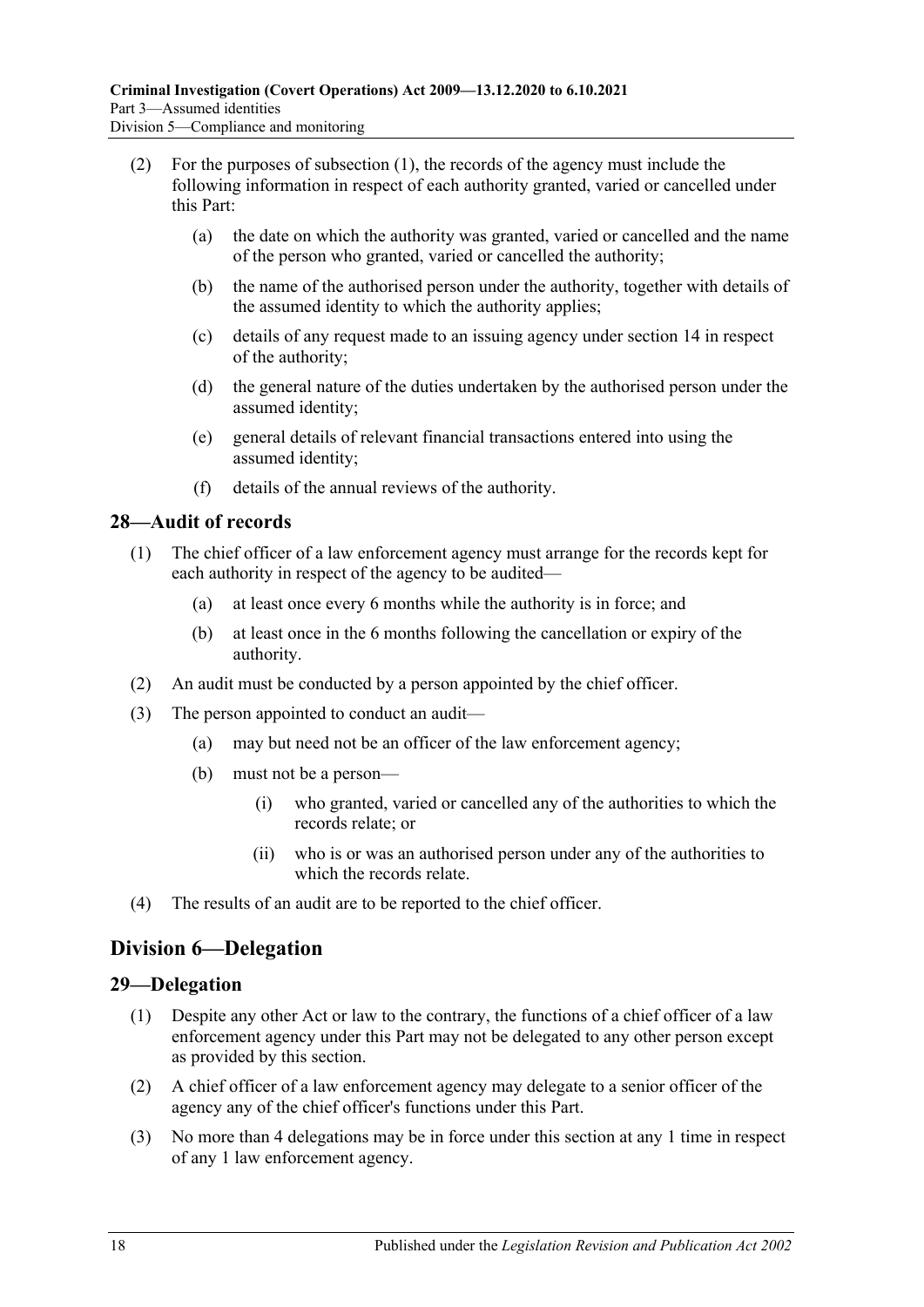(4) In this section—

*senior officer* means—

- (a) in relation to SA Police—a police officer of or above the rank of Superintendent;
- (b) in relation to the Australian Crime Commission—
	- (i) the Director National Operations; or
	- (ii) a Director; or
	- (iii) the General Manager National Operations; or
	- (iv) a member of staff of the Australian Crime Commission who is an SES employee or acting SES employee (within the meaning of the *Australian Crime Commission Act 2002* of the Commonwealth) and who holds a position that is prescribed by the regulations for the purposes of this definition.

## <span id="page-18-0"></span>**Part 4—Witness identity protection**

## <span id="page-18-1"></span>**Division 1—Interpretation**

#### <span id="page-18-2"></span>**30—Interpretation**

For the purposes of this Part—

- (a) a charge against a person for an offence is *outstanding* until the charge is finally dealt with in any of the following ways:
	- (i) the charge is withdrawn;
	- (ii) the charge is dismissed by a court;
	- (iii) the person is discharged by a court following committal proceedings;
	- (iv) the person is acquitted or found guilty of the offence;
	- (v) the person is declared under Part 8A of the *[Criminal Law](http://www.legislation.sa.gov.au/index.aspx?action=legref&type=act&legtitle=Criminal%20Law%20Consolidation%20Act%201935)  [Consolidation Act](http://www.legislation.sa.gov.au/index.aspx?action=legref&type=act&legtitle=Criminal%20Law%20Consolidation%20Act%201935) 1935* to be liable to supervision;
	- (vi) in any other case—when proceedings relating to the charge are otherwise concluded or terminated; and
- (b) anything permitted to be done by a party to proceedings may be done by the party's lawyer; and
- (c) any requirement to give something to a party to proceedings is satisfied by giving the thing to the party's lawyer.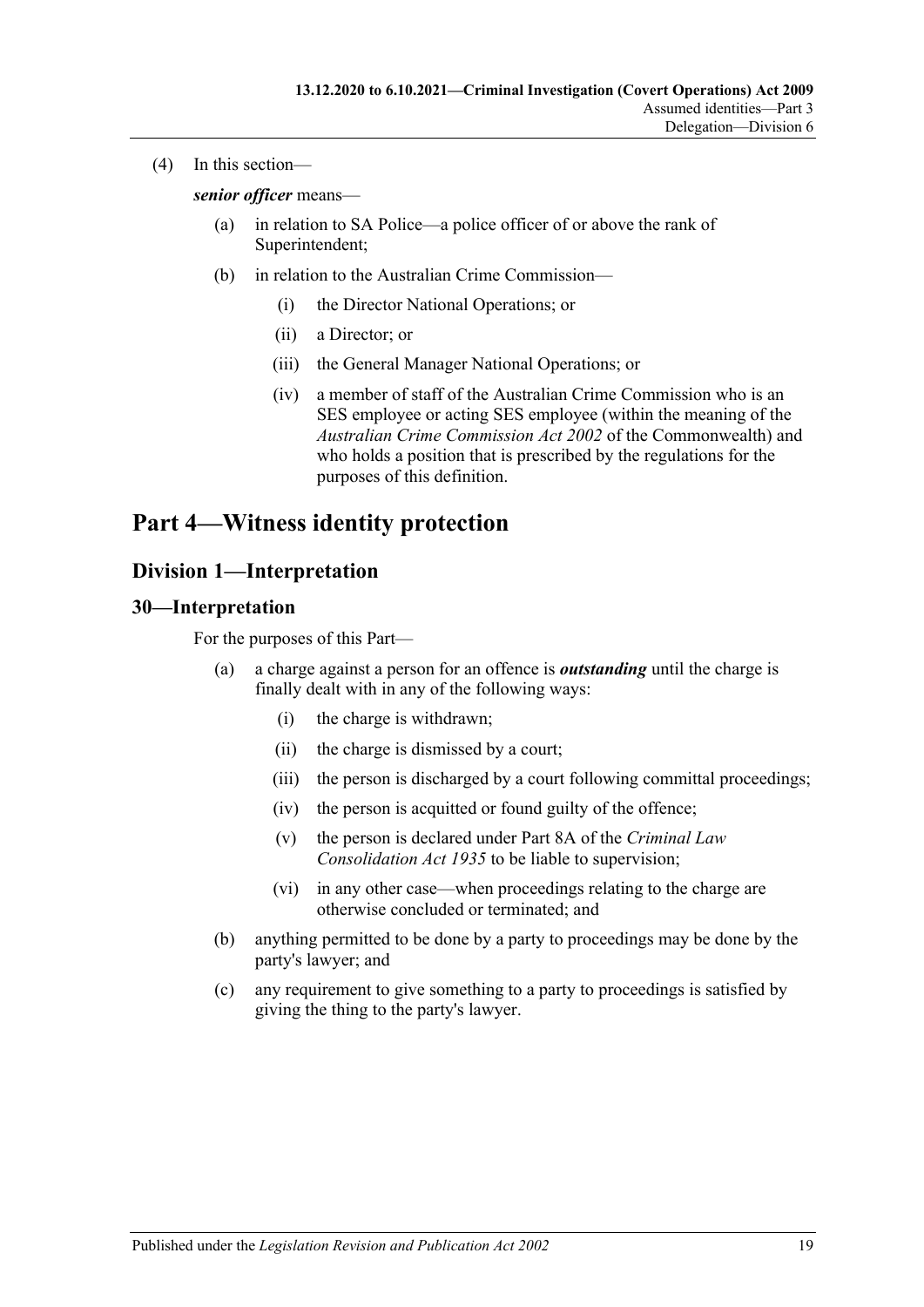## <span id="page-19-0"></span>**Division 2—Witness identity protection certificates for local operatives**

### <span id="page-19-1"></span>**31—Chief officer may give witness identity protection certificate to local operative**

- <span id="page-19-3"></span>(1) The chief officer of a law enforcement agency may give a certificate in respect of a local operative in relation to proceedings (a *witness identity protection certificate*) if—
	- (a) the local operative is, or may be, required to give evidence in the proceedings; and
	- (b) the chief officer is satisfied on reasonable grounds that the disclosure in the proceedings of the local operative's identity or where the local operative lives is likely—
		- (i) to endanger the safety of the local operative or another person; or
		- (ii) to prejudice an investigation.
- (2) The chief officer may not give a witness identity protection certificate in respect of the local operative until the chief officer has received the following information from the local operative verified by statutory declaration:
	- (a) whether he or she has ever been convicted or found guilty of an offence (in this State or elsewhere) and, if so, particulars of each offence;
	- (b) whether any charges against the local operative for an offence are pending or outstanding (in this State or elsewhere) and, if so, particulars of each charge;
	- (c) if the local operative is or was a law enforcement officer—
		- (i) whether he or she has ever been found guilty of professional misconduct and, if so, particulars of each finding; and
		- (ii) whether to his or her knowledge any allegations of professional misconduct against him or her are outstanding and, if so, particulars of each allegation;
	- (d) whether to the local operative's knowledge a court (in this State or elsewhere) has ever made any adverse comment about his or her credibility and, if so, particulars of the comment;
	- (e) whether the local operative has ever made a false representation when the truth was required and, if so, particulars of the representation;
	- (f) particulars of anything else known to the local operative that may be relevant to his or her credibility.
- <span id="page-19-2"></span>(3) A person cannot be compelled to disclose or produce a statutory declaration made under this section in any proceedings.
- (4) However, [subsection \(3\)](#page-19-2) does not apply to—
	- (a) proceedings for perjury or otherwise in respect of the falsity of the statutory declaration; or
	- (b) proceedings of a disciplinary nature against a law enforcement officer; or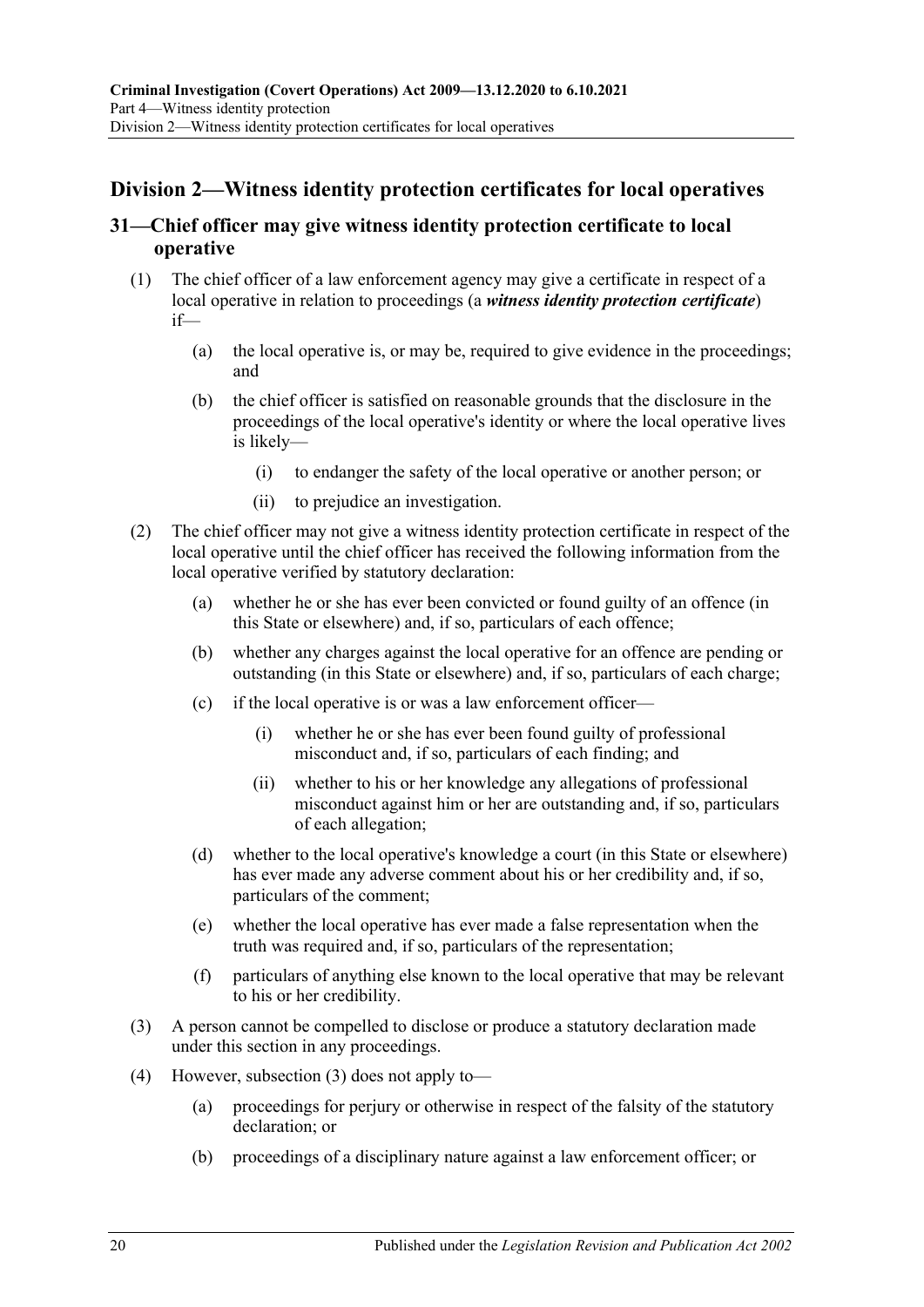- (c) investigations or inquiries by a person or body in any jurisdiction having jurisdiction to investigate or inquire into the conduct of a law enforcement officer.
- (5) The chief officer must make all reasonable enquiries to enable him or her to ascertain the information required to be included in the certificate under this Part.

#### <span id="page-20-3"></span><span id="page-20-0"></span>**32—Protection of decision to give witness identity protection certificate**

- (1) A decision to give a witness identity protection certificate—
	- (a) is final; and
	- (b) cannot be appealed against, reviewed, called into question, quashed or invalidated in any court.
- (2) [Subsection \(1\)](#page-20-3) does not prevent a decision to give a witness identity protection certificate from being called into question in the course of any proceedings of a disciplinary nature against the person who made the decision.

### <span id="page-20-1"></span>**33—Form of witness identity protection certificate**

- <span id="page-20-2"></span>(1) The chief officer of a law enforcement agency must ensure that a witness identity protection certificate given in respect of a local operative in relation to proceedings includes the following information:
	- (a) the name of the law enforcement agency of which he or she is the chief officer;
	- (b) the date on which the certificate is given;
	- (c) the grounds for giving the certificate;
	- (d) if the local operative—
		- (i) is known to a party to the proceedings or a party's lawyer by a name other than the local operative's real name—that name (the *assumed name*); or
		- (ii) is not known to any party to the proceedings or any party's lawyer by a name—the local operative's court name for the proceedings;
	- (e) the period during which the local operative was involved in the investigation to which the proceedings relate;
	- (f) whether the local operative has ever been convicted or found guilty of an offence (in this State or elsewhere) and, if so, particulars of each offence;
	- (g) whether any charges against the local operative for an offence are pending or outstanding (in this State or elsewhere) and, if so, particulars of each charge;
	- (h) if the local operative is or was a law enforcement officer—
		- (i) whether the local operative has ever been found guilty of professional misconduct and, if so, particulars of each finding; and
		- (ii) whether to the local operative's knowledge any allegations of professional misconduct against him or her are outstanding and, if so, particulars of each allegation;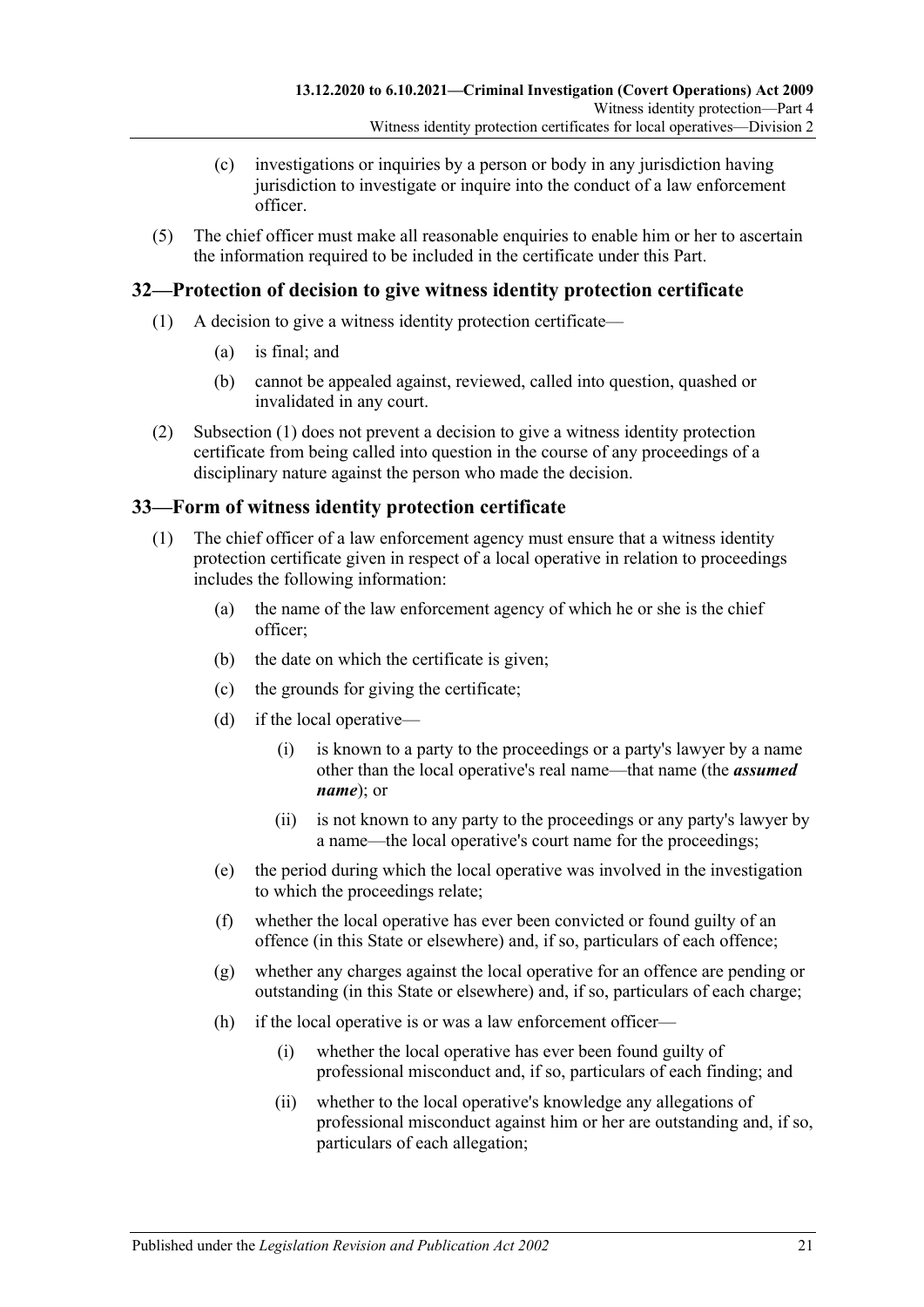- (i) whether, to the knowledge of the person giving the certificate, a court (in this State or elsewhere) has ever made any adverse comment about the local operative's credibility and, if so, particulars of the comment;
- (j) whether, to the knowledge of the person giving the certificate, the local operative has ever made a false representation when the truth was required and, if so, particulars of the representation;
- (k) if there is anything else known to the person giving the certificate that may be relevant to the local operative's credibility, particulars of the thing.
- (2) A witness identity protection certificate must not contain information that may allow the local operative's identity, or where the local operative lives, to be revealed.

### <span id="page-21-0"></span>**34—Cancellation of witness identity protection certificate**

- (1) If, in relation to proceedings, the chief officer of a law enforcement agency considers that it is no longer necessary or appropriate to prevent the disclosure of the identity of a local operative or where he or she lives, the chief officer may cancel a witness identity protection certificate in respect of the local operative.
- (2) If a witness identity protection certificate is cancelled after it has been filed in court under [section](#page-22-0) 37, the chief officer must immediately give written notice to the court and each party to the proceedings that the certificate has been cancelled.

## <span id="page-21-1"></span>**35—Permission to give information disclosing operative's identity etc**

- (1) Where the chief officer of a law enforcement agency gives a witness identity protection certificate in respect of a local operative in relation to proceedings, the chief officer may, if he or she considers it necessary or appropriate for information that discloses, or may lead to the disclosure of, the local operative's identity or where he or she lives to be given otherwise than in the proceedings, give written permission to a person to give the information.
- (2) The permission—
	- (a) must—
		- (i) identify the person who may give the information; and
		- (ii) identify the person to whom the information may be given; and
		- (iii) specify the information that may be given; and
	- (b) may specify how the information may be given.

## <span id="page-21-2"></span>**Division 3—Use of witness identity protection certificates in proceedings**

### <span id="page-21-3"></span>**36—Application and interpretation of Division**

- (1) This Division applies to proceedings in this State in which an operative is, or may be, required to give evidence obtained as an operative.
- (2) To remove any doubt, this Division does not affect the operation of the common law in relation to the protection of the identity of a person who is not an operative who gives or intends to give evidence in proceedings in this State.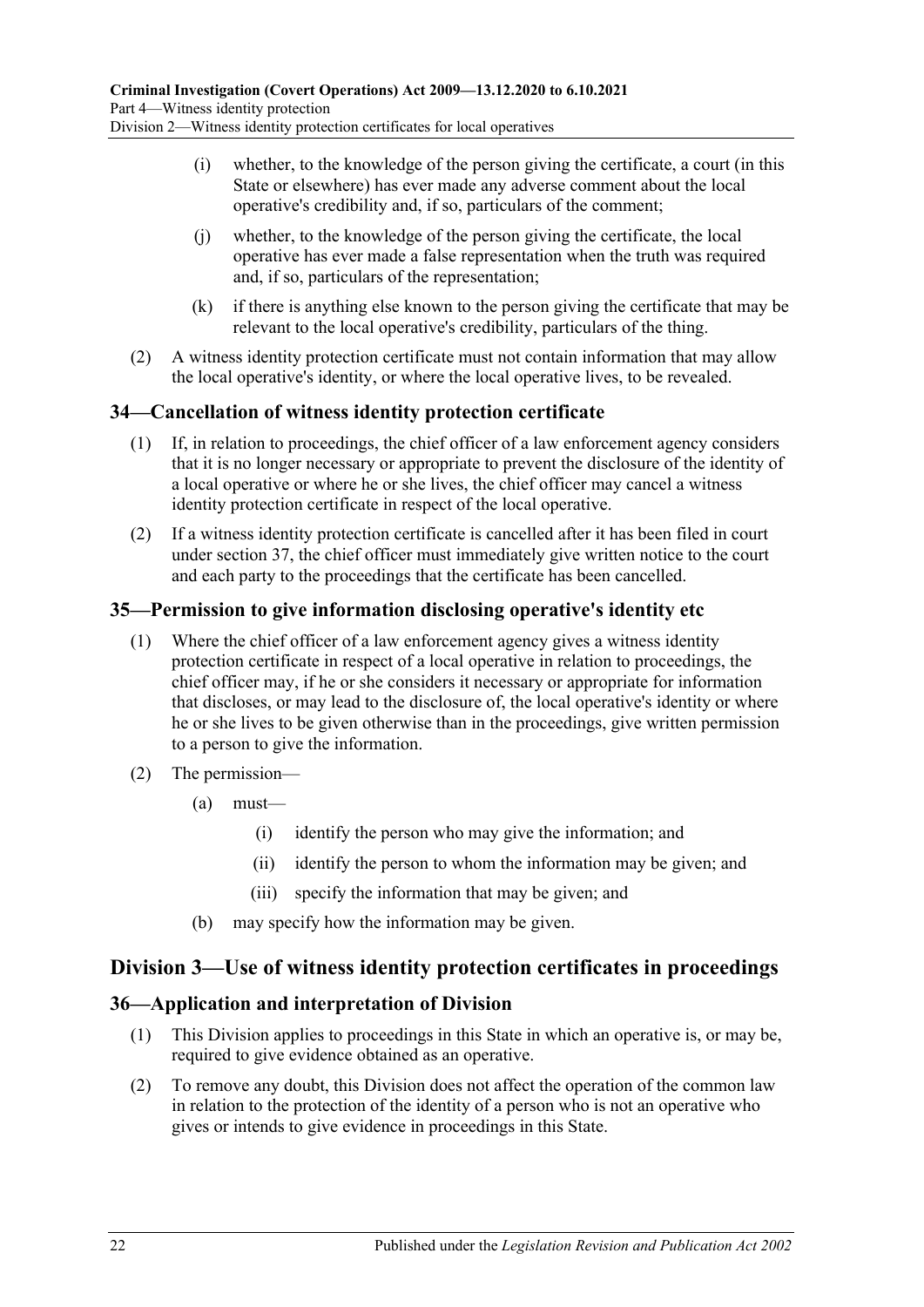(3) In this Division—

*witness identity protection certificate* means—

- (a) a witness identity protection certificate given in respect of a local operative; or
- (b) an interstate witness identity protection certificate,

as the case requires.

#### <span id="page-22-0"></span>**37—Filing and effect of filing of witness identity protection certificate in court**

- (1) A witness identity protection certificate for an operative in relation to proceedings in this State must be filed in court before the operative gives evidence in the proceedings.
- (2) A person who files a witness identity protection certificate in court under this section must serve a copy of the certificate—
	- (a) on each party to the proceedings at least 14 days (or such shorter period as may be agreed by the parties) before the day on which the operative is to give evidence; and
	- (b) by order of the court—on any other person specified in the order.
- $(3)$  If—
	- (a) a witness identity protection certificate given in respect of an operative is filed under this section; and
	- (b) either—
		- (i) a copy of the certificate is served in accordance with this section; or
		- (ii) the court gives permission for this section to apply despite non-compliance with this section,

then—

- (c) the operative may give evidence in the proceedings under the assumed name, or court name, specified in the certificate; and
- (d) subject to this Division—
	- (i) a question must not be asked of a witness (including the operative) that may lead to the disclosure of the operative's identity or where the operative lives; and
	- (ii) a witness (including the operative) cannot be required to (and must not) answer a question, give evidence or provide information that discloses, or may lead to the disclosure of, the operative's identity or where the operative lives; and
	- (iii) a person involved in the proceedings must not make a statement that discloses, or may lead to the disclosure of, the operative's identity or where the operative lives.
- (4) The presiding officer in proceedings in a court in which a witness identity protection certificate in respect of an operative has been filed may require the operative—
	- (a) to disclose his or her true identity to the presiding officer; and
	- (b) to provide the presiding officer with photographic evidence of that identity.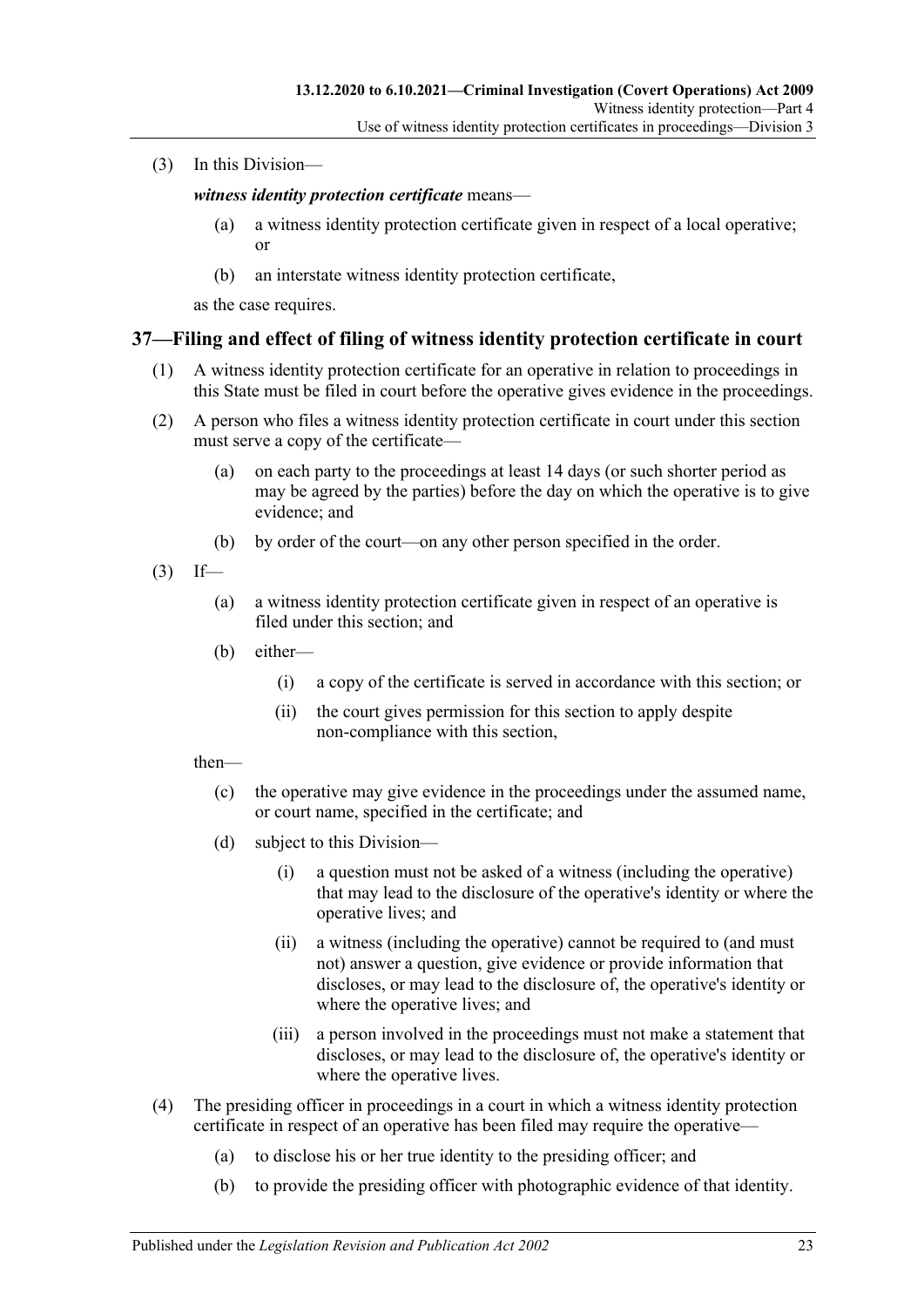- <span id="page-23-4"></span><span id="page-23-3"></span>(5) For the purposes of this section, a *person involved in proceedings* includes—
	- (a) the court; and
	- (b) a party to the proceedings; and
	- (c) a person given permission to be heard or make submissions in the proceedings; and
	- (d) a lawyer representing a person referred to in [paragraph](#page-23-3) (b) or [\(c\)](#page-23-4) or a lawyer assisting the court in the proceedings; and
	- (e) any other officer of the court or person assisting the court in the proceedings; and
	- (f) a person acting in the execution of any process or the enforcement of any order in the proceedings.

#### <span id="page-23-0"></span>**38—Orders to protect operative's identity etc**

- (1) The court in which a witness identity protection certificate is filed may make any order it considers necessary or desirable to protect the identity of the operative in respect of whom the certificate has been filed or to prevent the disclosure of where the operative lives.
- <span id="page-23-5"></span>(2) A person is guilty of an offence if—
	- (a) the person knows, or is reckless as to whether, an order has been made under this section; and
	- (b) the person intentionally, knowingly or recklessly contravenes the order.

Maximum penalty: Imprisonment for 2 years.

(3) [Subsection \(2\)](#page-23-5) does not limit the court's power to punish for contempt.

#### <span id="page-23-1"></span>**39—Directions to jury**

Subject to section [40\(4\)\(b\),](#page-24-0) if an operative in respect of whom a witness identity protection certificate has been filed in court in relation to proceedings gives evidence in the proceedings, the court must (unless it considers it inappropriate) direct the jury not to give the operative's evidence any more or less weight, or draw any adverse inferences against the defendant or another party to the proceedings because the certificate has been filed or the court has made an order under [section](#page-23-0) 38.

#### <span id="page-23-2"></span>**40—Application for disclosure of operative's identity etc in proceedings**

- (1) If a witness identity protection certificate in respect of an operative has been filed in a court in relation to proceedings, a party to the proceedings or a lawyer assisting the court in the proceedings may, at any time after the certificate has been filed, apply to the court—
	- (a) for permission—
		- (i) to ask a question of a witness (including the operative) that may lead to the disclosure of the operative's identity or where the operative lives; or
		- (ii) for a person involved in the proceedings to make a statement that discloses, or may lead to the disclosure of, the operative's identity or where the operative lives; or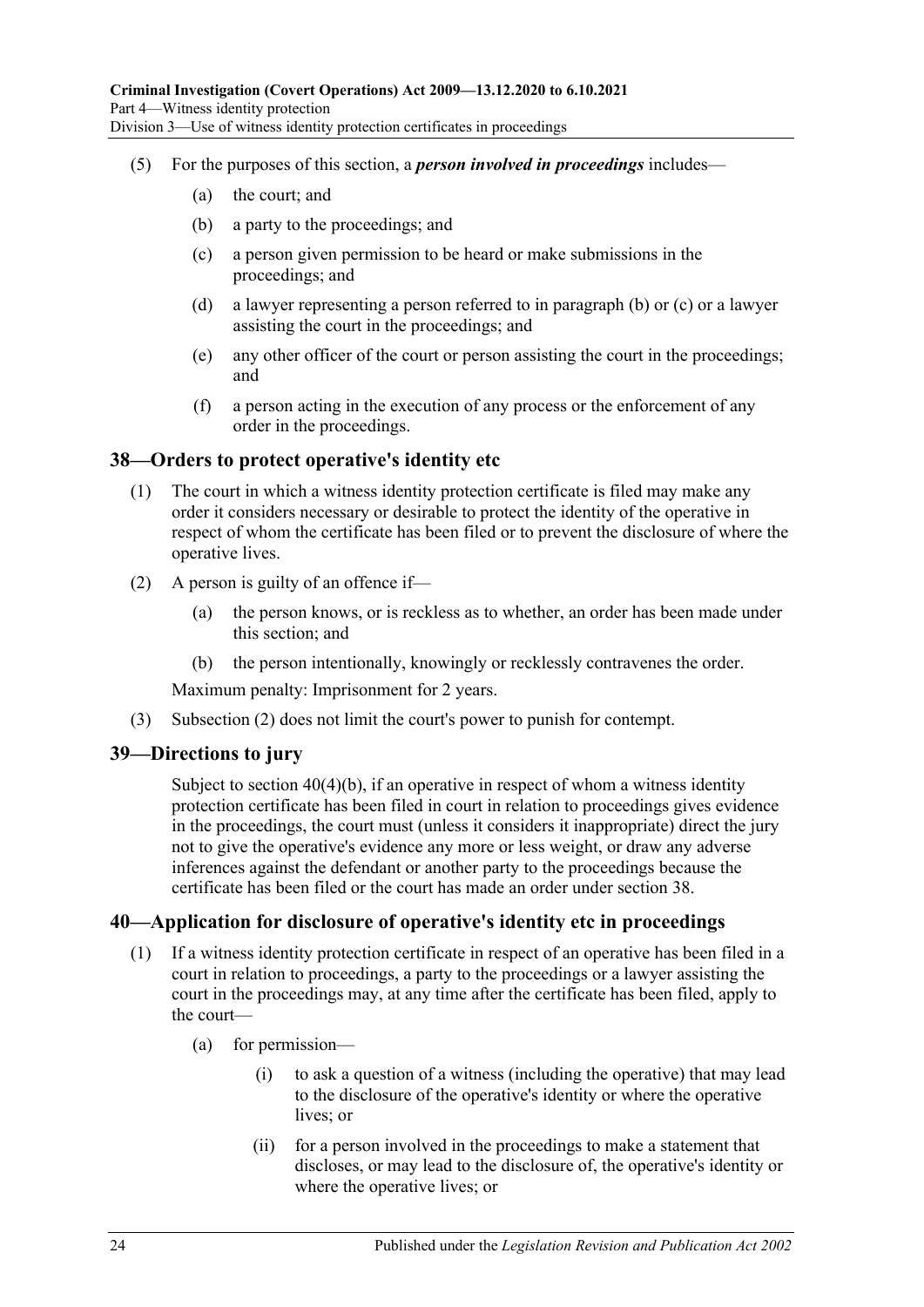- (b) for an order requiring a witness (including the operative) to answer a question, give evidence or provide information that discloses, or may lead to the disclosure of, the operative's identity or where the operative lives.
- (2) An application under this section must be heard in the absence of the jury (if any).
- (3) The court may give permission or make an order under this section if (and only if) the court is satisfied that—
	- (a) there is evidence that, if accepted, would substantially call into question the operative's credibility; and
	- (b) it would be impractical to test properly the credibility of the operative without risking the disclosure of, or disclosing, the operative's identity or where the operative lives; and
	- (c) it is in the interests of justice that the operative's credibility be tested.
- (4) Each party to the proceedings must be informed of any proposal by the court to give permission or make an order under this section and, if the proposed permission or order relates to a witness who is the operative in respect of whom the witness identity protection certificate has been filed—
	- (a) if the witness has not yet given evidence in the proceedings—the party calling the witness must be given the opportunity to withdraw the witness (in which case, the permission or order relating to that witness lapses);
	- (b) if the witness has already given evidence in the proceedings—the court may, and if a party so requests must, warn the jury of the need for caution in determining whether to accept the evidence and the weight to be given to it.
- <span id="page-24-0"></span>(5) Unless the court considers that the interests of justice require otherwise, the court must be closed—
	- (a) when an application is made under this section; and
	- (b) if permission is given or an order made in response to the application—when the evidence is given or information provided that discloses, or may lead to the disclosure of, the operative's identity or where the operative lives.
- (6) The court must make an order suppressing the publication of anything said—
	- (a) when an application is made under this section; and
	- (b) if permission is given or an order made in response to the application—when the evidence is given or information provided that discloses, or may lead to the disclosure of, the operative's identity or where the operative lives.
- (7) The court may, under this section, make any other order it considers appropriate to protect the operative's identity or to prevent the disclosure of where the operative lives.
- (8) Nothing in this section prevents the taking of a transcript of court proceedings but the court may make an order for how the transcript is to be dealt with, including an order suppressing its publication.
- <span id="page-24-1"></span>(9) A person is guilty of an offence if—
	- (a) the person knows, or is reckless as to whether, an order has been made under this section; and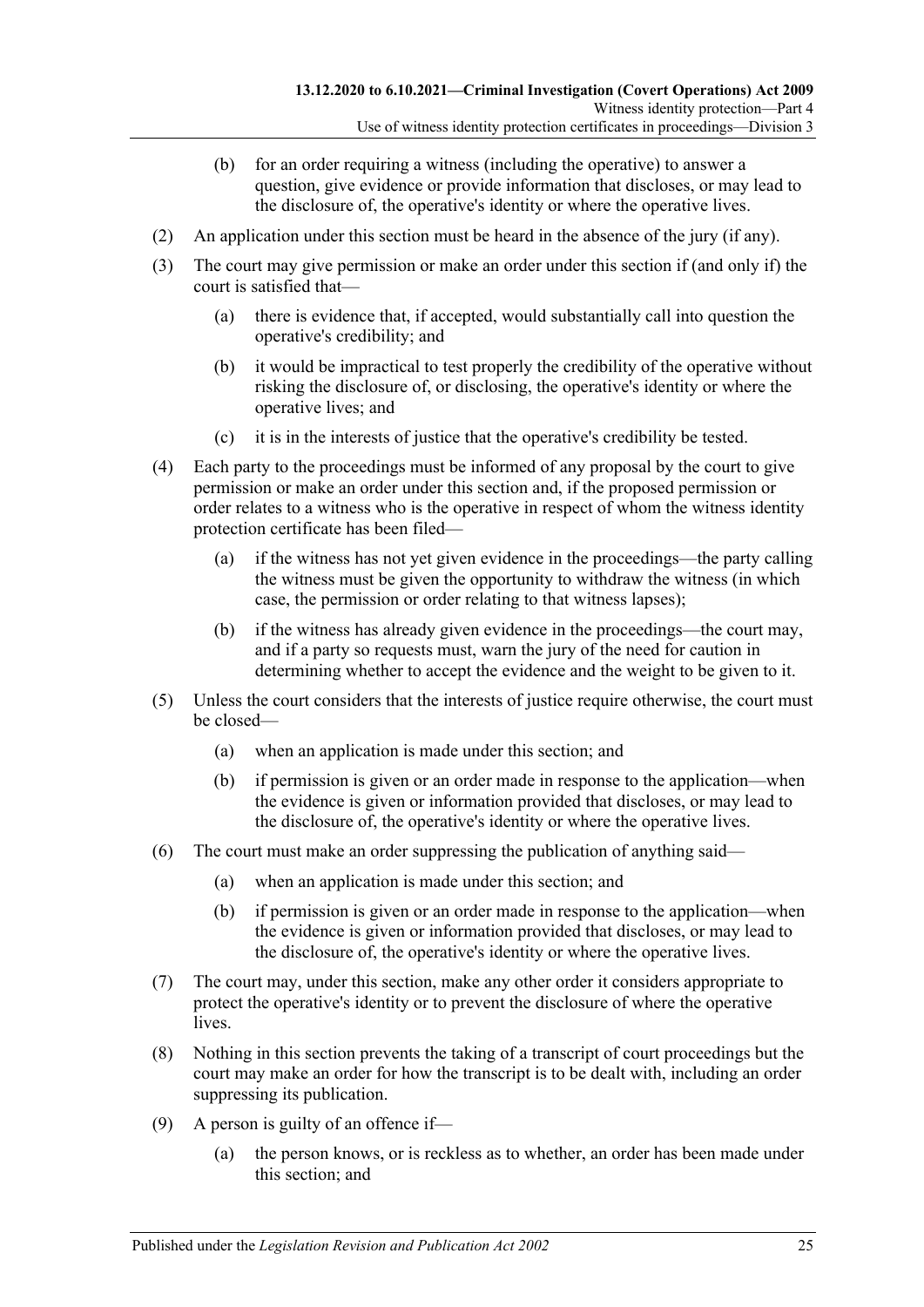(b) the person intentionally, knowingly or recklessly contravenes the order.

Maximum penalty: Imprisonment for 2 years.

(10) [Subsection \(9\)](#page-24-1) does not limit the court's power to punish for contempt.

### <span id="page-25-3"></span><span id="page-25-0"></span>**41—Offences**

- (1) A person commits an offence if—
	- (a) a witness identity protection certificate in respect of an operative has been given; and
	- (b) the person knows, or is reckless as to whether, the certificate has been given; and
	- (c) the person intentionally, knowingly or recklessly does something (the *disclosure action*) that discloses, or is likely to lead to the disclosure of, the operative's identity or where the operative lives; and
	- (d) the person knows, or is reckless as to whether, the certificate has not been cancelled (whether under this Act or a corresponding law) before the person does the disclosure action; and
	- (e) the person knows, or is reckless as to whether—
		- (i) the disclosure action is not permitted under this Act; or
		- (ii) the disclosure action is not authorised under a corresponding law.

Maximum penalty: Imprisonment for 2 years.

- (2) A person is guilty of an offence against this subsection if the person commits an offence against [subsection](#page-25-3) (1) in circumstances in which the person—
	- (a) intends to endanger the health or safety of another or prejudice the effective conduct of an investigation; or
	- (b) knows, or is reckless as to whether, the disclosure action—
		- (i) endangers or will endanger the health or safety of another; or
		- (ii) prejudices or will prejudice the effective conduct of an investigation.

Maximum penalty: Imprisonment for 10 years.

## <span id="page-25-1"></span>**Division 4—Delegation**

#### <span id="page-25-2"></span>**42—Delegation**

- (1) Despite any other Act or law to the contrary, the functions of a chief officer of a law enforcement agency under this Part may not be delegated to any other person except as provided by this Division.
- (2) A chief officer of a law enforcement agency may delegate any of the chief officer's functions under this Part (except this power of delegation) to a senior officer of the agency.
- (3) In this Division—

*senior officer* means—

(a) in relation to SA Police—a Deputy Commissioner;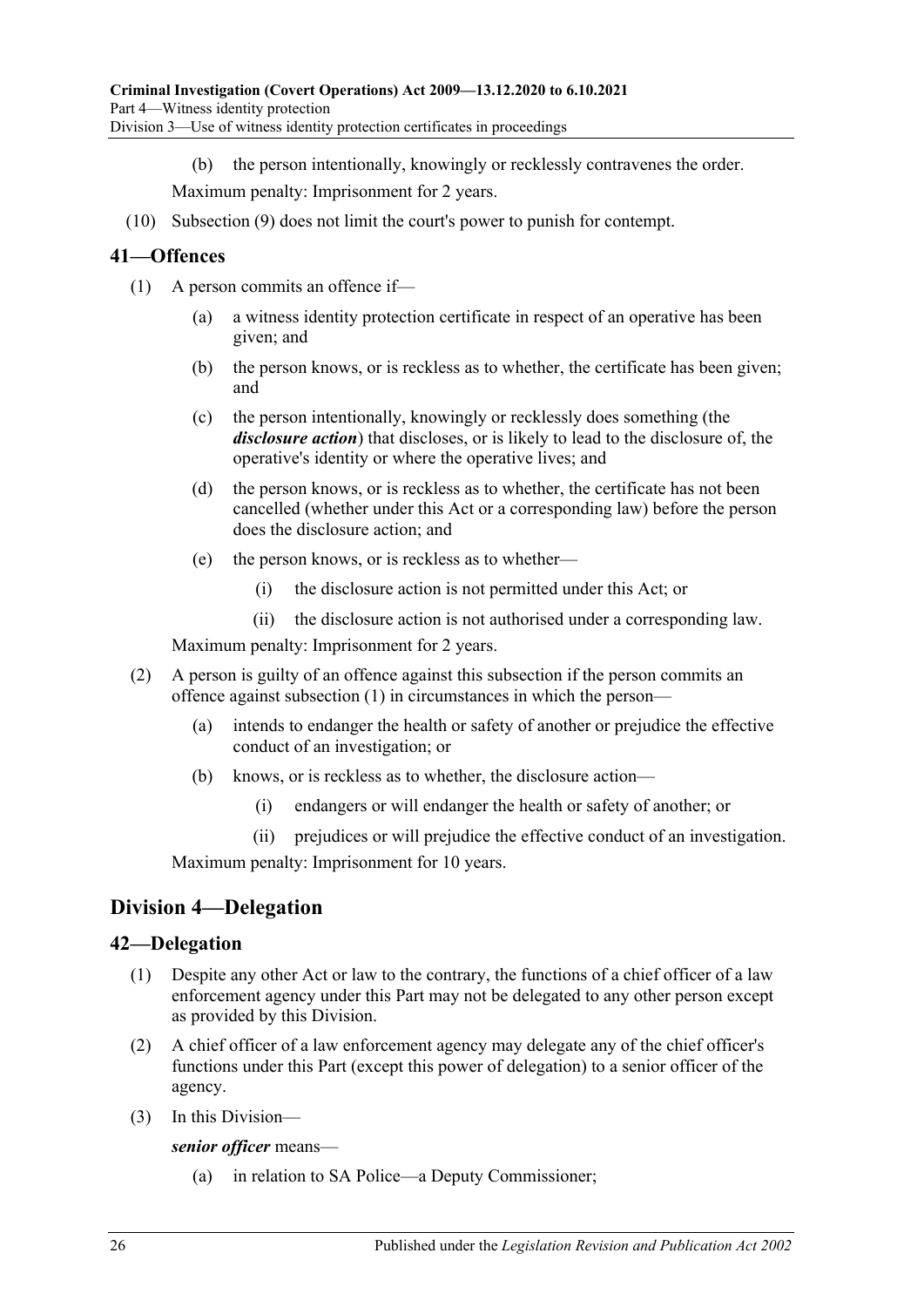- (b) in relation to the Australian Crime Commission—
	- (i) the Director National Operations; or
	- (ii) the General Manager National Operations; or
	- (iii) a member of staff of the Australian Crime Commission who is an SES employee or acting SES employee (within the meaning of the *Australian Crime Commission Act 2002* of the Commonwealth) and who holds a position that is prescribed by the regulations for the purposes of this definition.

## <span id="page-26-0"></span>**Part 5—Application of Act to approvals, authorities or certificates under corresponding laws**

#### <span id="page-26-1"></span>**43—Application of Act to approvals under corresponding laws**

The following provision applies to anything done in this State in relation to a corresponding approval as if it were an approval given under [Part 2:](#page-6-0)

[section](#page-8-0) 5 (Legal immunity of persons taking part in approved undercover operations).

#### <span id="page-26-2"></span>**44—Application of Act to authorities under corresponding laws**

The following provisions apply to anything done in this State in relation to a corresponding authority as if it were an authority granted under [Part 3:](#page-8-1)

- (a) [section](#page-13-0) 16 (Legal immunity of officers of issuing agencies);
- (b) [section](#page-13-3) 18 (Assumed identity may be acquired and used);
- (c) [section](#page-13-4) 19 (Legal immunity of authorised persons acting under authority);
- (d) [section](#page-14-1) 21 (Particular qualifications);
- (e) [section](#page-14-2) 22 (Effect of being unaware of variation or cancellation of authority);
- (f) [section](#page-15-2) 25 (Misuse of assumed identity);
- (g) [section](#page-16-0) 26 (Disclosing information about assumed identity).

#### <span id="page-26-3"></span>**45—Application of Act to witness identity protection certificates under corresponding laws**

The following provisions apply (with any necessary modifications) to a witness identity protection certificate given under a corresponding law as if it were a witness identity protection certificate given under [Part 4:](#page-18-0)

- (a) [section](#page-22-0) 37 (Filing and effect of filing of witness identity protection certificate in court);
- (b) [section](#page-23-0) 38 (Orders to protect operative's identity etc);
- (c) [section](#page-23-1) 39 (Directions to jury);
- (d) [section](#page-25-0) 41 (Offences).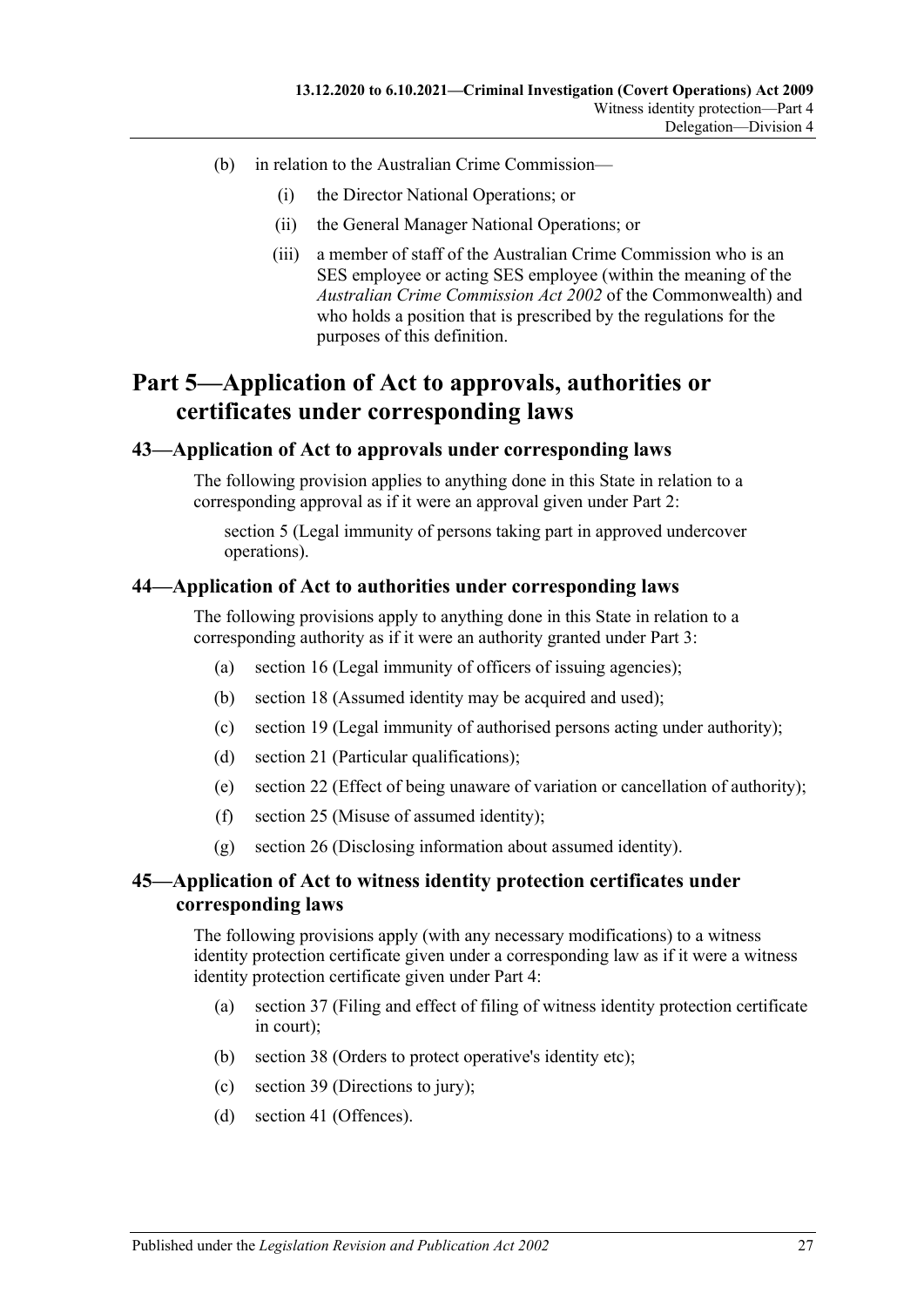## <span id="page-27-0"></span>**Part 6—Miscellaneous**

#### <span id="page-27-1"></span>**46—***State Records Act 1997* **and** *Freedom of Information Act 1991* **not to apply**

- (1) The *[State Records Act](http://www.legislation.sa.gov.au/index.aspx?action=legref&type=act&legtitle=State%20Records%20Act%201997) 1997* does not apply to information obtained under this Act.
- (2) Information obtained under this Act is not liable to disclosure under the *[Freedom of](http://www.legislation.sa.gov.au/index.aspx?action=legref&type=act&legtitle=Freedom%20of%20Information%20Act%201991)  [Information Act](http://www.legislation.sa.gov.au/index.aspx?action=legref&type=act&legtitle=Freedom%20of%20Information%20Act%201991) 1991*.

#### <span id="page-27-2"></span>**47—Annual report**

- (1) As soon as practicable after 30 June in each year, the chief officer of a law enforcement agency must submit a report to the Minister that includes the following information:
	- (a) in relation to [Part 2—](#page-6-0)
		- (i) the classes of offence for which approvals were given or renewed during the period of 12 months ending on the preceding 30 June; and
		- (ii) the number of approvals given or renewed during that period for offences of each class;
	- (b) in relation to [Part 3—](#page-8-1)
		- (i) the number of authorities granted during the period of 12 months ending on the preceding 30 June; and
		- (ii) a general description of the activities undertaken by authorised persons when using assumed identities under this Act during that period; and
		- (iii) the number of applications for authorities that were refused during that period; and
		- (iv) a statement as to whether or not any fraud or other unlawful activity was identified by an audit under that Part during that period; and
		- (v) any other information relating to authorities and assumed identities that the Minister considers appropriate;
	- (c) in relation to [Part 4—](#page-18-0)
		- (i) the number of witness identity protection certificates given during the period of 12 months ending on the preceding 30 June; and
		- (ii) the basis on which the chief officer was satisfied about the matters mentioned in section [31\(1\)\(b\)](#page-19-3) for each certificate; and
		- (iii) if permission was given or an order made under a provision of a corresponding law that corresponds to [section](#page-23-2) 40 in interstate proceedings in which a witness identity protection certificate in respect of a local operative of the agency was filed—details of the interstate proceedings that relate to the permission or order; and
		- (iv) if a witness identity protection certificate was cancelled—the reason why the certificate was cancelled; and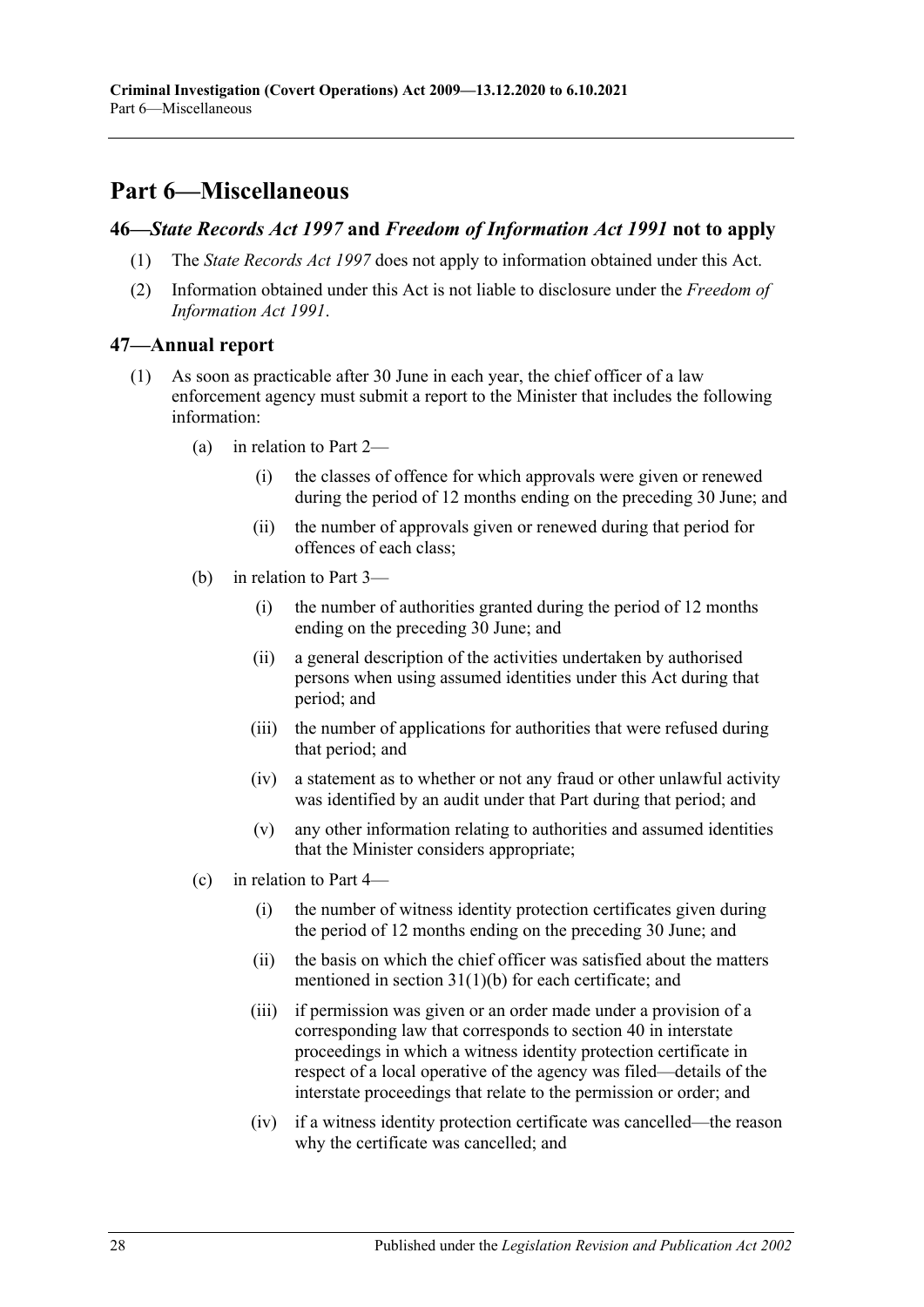- (v) if permission was given under [section](#page-21-1) 35—the reason why the permission was given; and
- (vi) any other information relating to witness identity protection certificates that the Minister considers appropriate;
- (d) any other information relating to the administration of this Act that the Minister considers appropriate.
- (2) The report relating to [Part 4](#page-18-0) must not include information that discloses, or may lead to the disclosure of, an operative's identity, or where the operative lives, unless the witness identity protection certificate in respect of the operative has been cancelled.
- <span id="page-28-3"></span>(3) The chief officer must advise the Minister of any information in the report that should, in the chief officer's opinion, be excluded from the report before the report is laid before Parliament because the information, if made public, could reasonably be expected to—
	- (a) endanger a person's safety; or
	- (b) prejudice an investigation or prosecution; or
	- (c) compromise a law enforcement agency's operational activities or methodologies.
- (4) The Minister must—
	- (a) exclude information from the report if satisfied on the advice of the chief officer of any of the grounds set out in [subsection](#page-28-3) (3); and
	- (b) on or before 30 September in each year—cause a copy of the report to be laid before each House of Parliament.

#### <span id="page-28-4"></span><span id="page-28-0"></span>**48—Regulations**

- (1) The Governor may make such regulations as are necessary or expedient for the purposes of this Act.
- (2) Without limiting the generality of [subsection](#page-28-4) (1), the regulations may—
	- (a) be of general or limited application;
	- (b) differ according to differences in time, place or circumstances.

# <span id="page-28-1"></span>**Schedule 1—Transitional provisions**

## **Part 1—Interpretation**

#### <span id="page-28-2"></span>**1—Interpretation**

(1) In this Schedule—

*commencement day* means the day on which this Schedule comes into operation.

(2) A reference in an Act, a statutory instrument or any other instrument or document to an undercover operation approved under the *[Criminal Law \(Undercover Operations\)](http://www.legislation.sa.gov.au/index.aspx?action=legref&type=act&legtitle=Criminal%20Law%20(Undercover%20Operations)%20Act%201995)  Act [1995](http://www.legislation.sa.gov.au/index.aspx?action=legref&type=act&legtitle=Criminal%20Law%20(Undercover%20Operations)%20Act%201995)* is to be read as a reference to an undercover operation approved under this Act and is to be construed accordingly.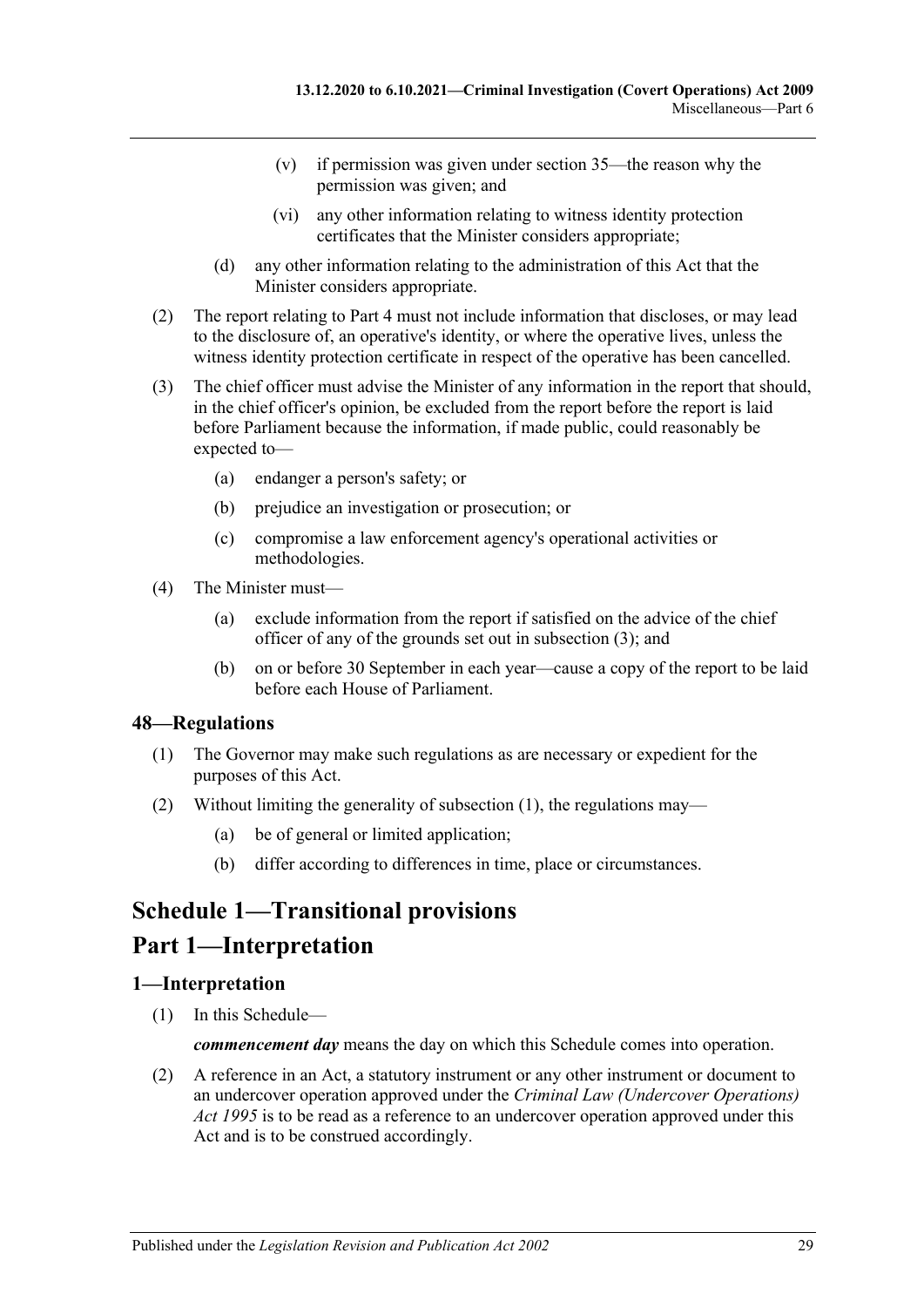## **Part 3—Transitional provisions**

### <span id="page-29-0"></span>**3—Approved undercover operations**

An undercover operation that was approved under the repealed Act immediately before the commencement day will be taken to be an undercover operation approved under [Part 2.](#page-6-0)

#### <span id="page-29-1"></span>**4—Assumed identities**

- (1) An authority to use an assumed identity granted in accordance with the policies and procedures of SA Police to a member of SA Police that was in force immediately before the commencement day will be taken, for the period referred to in [subclause](#page-29-3) (2), to be an authority granted under [Part 3](#page-8-1) to use the assumed identity.
- <span id="page-29-3"></span>(2) The period is from the start of the commencement day until the earlier of the following:
	- (a) the day on which cancellation of the authority under [Part 3](#page-8-1) takes effect; or
	- (b) 6 months after the commencement day.
- (3) Nothing in this clause prevents the law enforcement officer from applying for and being granted an authority under [Part 3](#page-8-1) in relation to the assumed identity.
- (4) An authority may be granted under [Part 3](#page-8-1) in relation to criminal activity occurring before, on or after the commencement day.

#### <span id="page-29-2"></span>**5—Witness identity protection**

- (1) A witness identity protection certificate may be given under [Part 4](#page-18-0) in relation to interstate proceedings (within the meaning of that Part) that is commenced on or after the commencement day.
- (2) An interstate witness identity protection certificate may be filed under [Part 4](#page-18-0) in proceedings in this State that is commenced on or after the commencement day.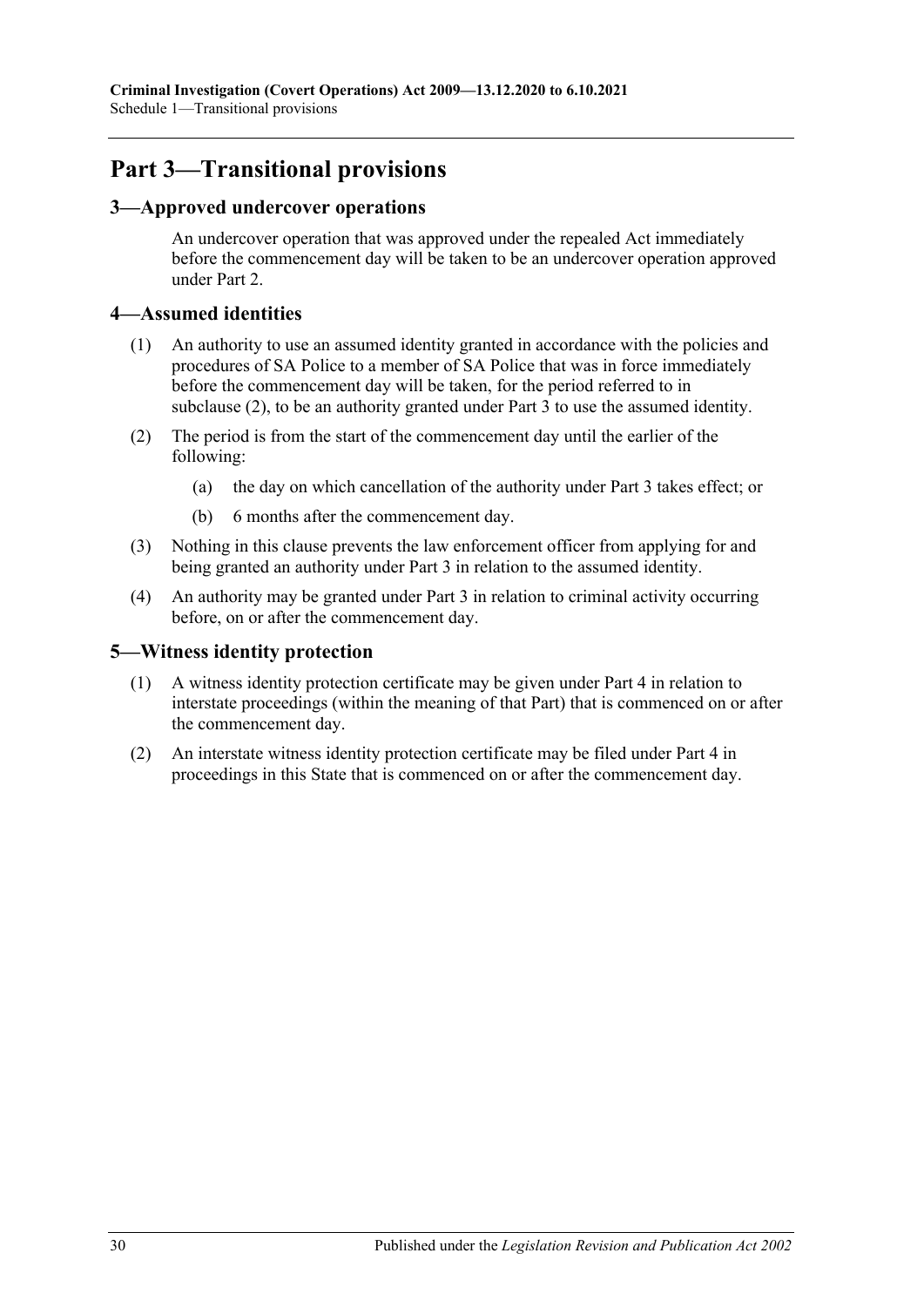# <span id="page-30-0"></span>**Legislative history**

## **Notes**

- Please note—References in the legislation to other legislation or instruments or to titles of bodies or offices are not automatically updated as part of the program for the revision and publication of legislation and therefore may be obsolete.
- Earlier versions of this Act (historical versions) are listed at the end of the legislative history.
- For further information relating to the Act and subordinate legislation made under the Act see the Index of South Australian Statutes or www.legislation.sa.gov.au.

## **Legislation repealed by principal Act**

The *Criminal Investigation (Covert Operations) Act 2009* repealed the following: *Criminal Law (Undercover Operations) Act 1995*

## **Principal Act and amendments**

#### New entries appear in bold.

| Year No |     | Title                                                                                | Assent     | Commencement                                                            |
|---------|-----|--------------------------------------------------------------------------------------|------------|-------------------------------------------------------------------------|
| 2009    | 7   | Criminal Investigation (Covert<br>Operations) Act 2009                               | 26.2.2009  | 1.7.2009 (Gazette 25.6.2009 p2999)                                      |
| 2012 52 |     | Independent Commissioner Against<br>Corruption Act 2012                              | 6.12.2012  | Sch 3 (cl 11)-1.9.2013 (Gazette<br>23.5.2013 p2006)                     |
| 2014    | 20  | Independent Commissioner Against<br>Corruption (Miscellaneous)<br>Amendment Act 2014 | 27.11.2014 | Sch 1 (cl 1)-27.11.2014 (Gazette<br>27.11.2014 p6554)                   |
| 2016 2  |     | Surveillance Devices Act 2016                                                        | 18.2.2016  | Sch 1 (cl 2)-18.12.2017 (Gazette<br>12.12.2017p4961                     |
| 2017    | -18 | Summary Procedure (Indictable<br>Offences) Amendment Act 2017                        | 14.6.2017  | Sch 2 (cll 4 & 41)-5.3.2018 (Gazette<br>12.12.2017p4961                 |
| 2018    | 40  | <b>Summary Offences (Liquor</b><br><b>Offences</b> ) Amendment Act 2018              | 13.12.2018 | Sch 1 (cl 1)-13.12.2020 (s 7(5) Acts<br><b>Interpretation Act 1915)</b> |

## **Provisions amended**

New entries appear in bold.

Entries that relate to provisions that have been deleted appear in italics.

| Provision      | How varied                                                     | Commencement |
|----------------|----------------------------------------------------------------|--------------|
| Long title     | amended under Legislation Revision and<br>Publication Act 2002 | 1.9.2013     |
| Pt1            |                                                                |              |
| s <sub>2</sub> | omitted under Legislation Revision and<br>Publication Act 2002 | 1.9.2013     |
| s 3            |                                                                |              |